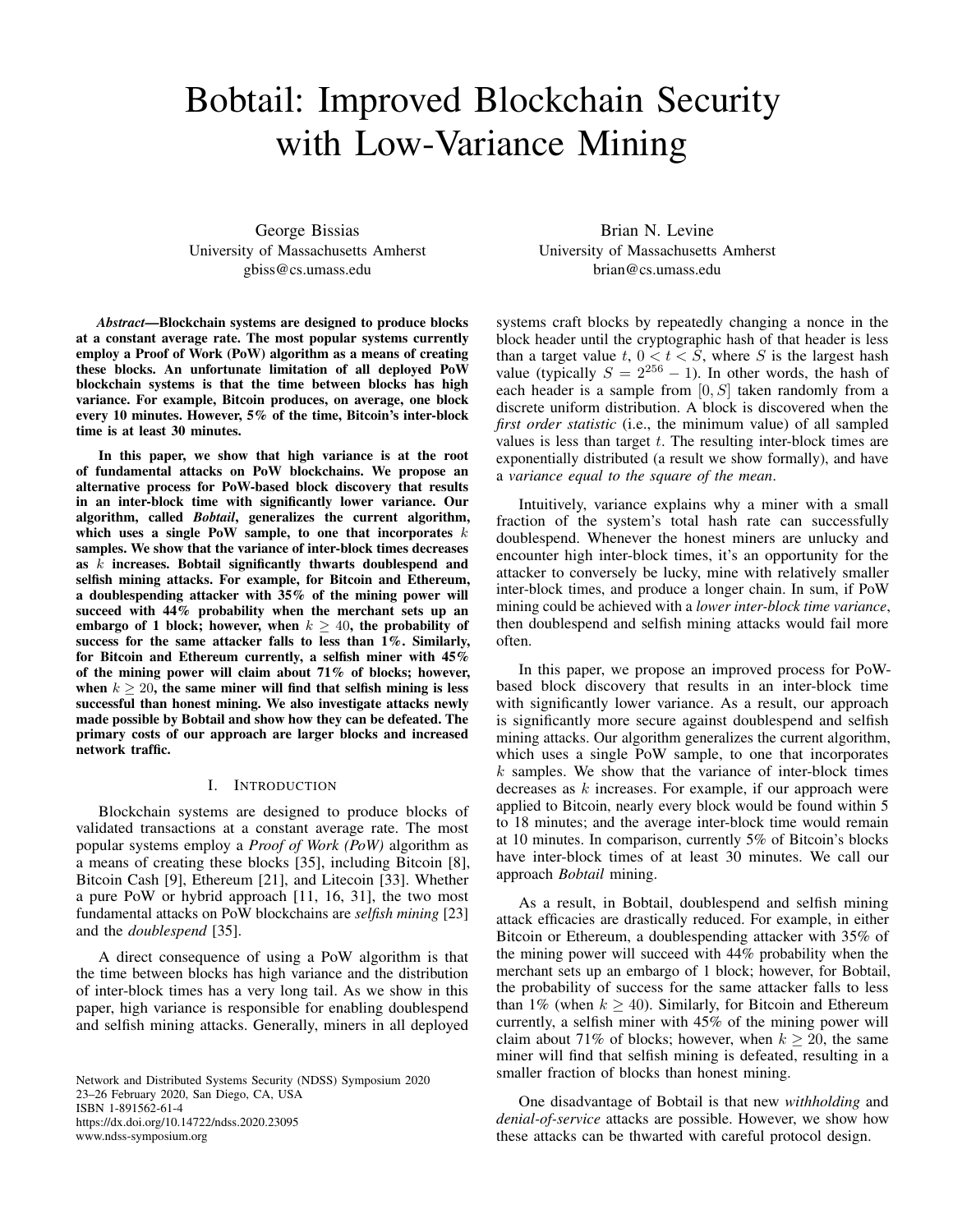<span id="page-1-0"></span>

Fig. 1: (Left) In Bobtail, miners each broadcast *proof sets* whose hash values are called *proofs*. When the average of k proofs is at or below the target, a new block is found. (Right) The miner of the lowest proof selects the transactions that are included in the new block and announces that block to the network. Coinbase is rewarded to miners proportional to the number of proofs they contributed. Proofs (and transactions) in the block can be efficiently announced using Graphene [\[38\]](#page-14-6).

Contributions. Our contributions are summarized as follows.

- We derive the statistical characteristics of our approach and validate each empirically. For example, we derive expressions for the expectation and variance of Bobtail block times and the amount of work performed for any value of  $k$ . Using these expressions, we quantify the reduction in variance of inter-block time for values of  $k > 1$ . We show that variance in block discovery time is reduced by  $O(1/k)$  relative to the status quo.
- We demonstrate that low-variance mining significantly mitigates the threats to security posed by doublespend and selfish mining attacks, as stated above.
- We demonstrate that, due to our protocol mechanisms, Bobtail mining has the same or lower *orphaned block* rate as existing schemes.
- We quantify the increased network overhead of Bobtail, and demonstrate how these costs can be kept minimal by leveraging the statistical characteristics that we derive.
- We show that new intra-block DoS and withholding attacks are possible for Bobtail. However, through careful protocol design, these attacks are mitigated.

Bobtail is also a convenience for consumers, who would benefit from reduced block time variance and a more consistent flow of validated transactions through the system.

We close by presenting related work and offering concluding remarks. We begin by defining our problem statement and the Bobtail mining process and network protocol.

## <span id="page-1-3"></span>II. AN EXPLANATION OF THE BOBTAIL PROTOCOL

In this section, we provide a high-level overview of the Bobtail protocol and its features.

Summary. In current PoW systems, miners iterate on a nonce within a block header until the hash of the header is equal to or lower than a known target  $t$ . The new block is announced to all other miners, who reference this hash value within the header of the next block that they will mine. This process creates a *blockchain* in that each subsequent block points to the previous. Similarly, in Bobtail, miners iterate a nonce in a

block header seeking a value near  $t_k$ , a threshold that varies with security parameter  $k$ . As illustrated in Fig. [1\(](#page-1-0)Left), once a suitable header is found, a miner announces it to all other miners; for clarity we call the announcement a *proof set* and its hash value simply a *proof*. If the mean of the k-lowest proofs is equal to or lower than the target  $t_k$ , then a new block is found. The miner with the lowest of all proofs is the only one that can announce the new block and is the one that controls the list of transactions confirmed by the block, as shown in Fig. [1\(](#page-1-0)Right). To be clear, Bobtail blocks are not the result of  $k$  proofs from one miner, but the  $k$ -lowest from all miners. The coinbase reward is split evenly among all contributors (proportional to number proofs contributed), which leads to a smoother short-term distribution of rewards among lower hash rate miners than does the status quo. We now define this process more formally.

### <span id="page-1-1"></span>*A. Problem Statement*

Imagine that the mining process is carried out for exactly h hashes during time interval  $I$ , generating hash values  $H_1, \ldots, H_h$  from [0, S] uniformly at random. Now define  $V_i$ to be the value of the  $i$ th order statistic at the end of  $I$ , i.e.  $V_i = H_{(i)}$  in standard notation. Let  $W_k$  be a random variable representing the average value over the  $k$ -lowest order statistics after h hashes.

<span id="page-1-2"></span>
$$
W_k = \frac{1}{k} \sum_{i=1}^{k} V_i.
$$
 (1)

 $W_k$  constitutes the collective mining proof for the entire network. Our Bobtail mining criterion says that a new block is discovered when a realized value of  $W_k$  falls at or below the target  $t_k$ :

$$
w_k \le t_k. \tag{2}
$$

Notably, this approach is a generalization of current systems, which are the special case where  $k = 1$ .

The primary goals of our paper are therefore to show the following, given values of  $k > 1$ .

- Inter-block time variance is significantly reduced (Section [IV\)](#page-4-0).
- Selfish mining and doublespend attacks are significantly more difficult to carry out as  $k$  increases (Section [V\)](#page-7-0).
- Costs are relatively small. Orphan rates are no worse than for  $k = 1$  (Section [VI\)](#page-7-1), and the increases in block size and network traffic are small and manageable (Section [VII\)](#page-9-0).
- New attacks made possible by setting  $k > 1$  are easily mitigated (Section [VIII\)](#page-9-1).

## *B. Protocol Details*

So that our results are presented in a concrete context, we begin by stating the details of the Bobtail network protocol.

Blocks. Bobtail blocks, illustrated in Fig. [2,](#page-2-0) consist of several components.

- A *block header* H contains the same fields as a conventional block header (e.g., in Bitcoin or Ethereum) and one additional field, described below.
- Proof package  $K$  is a collection of  $k$  *proof sets*. Each proof set  $P_i$  contains a payout address for the miner,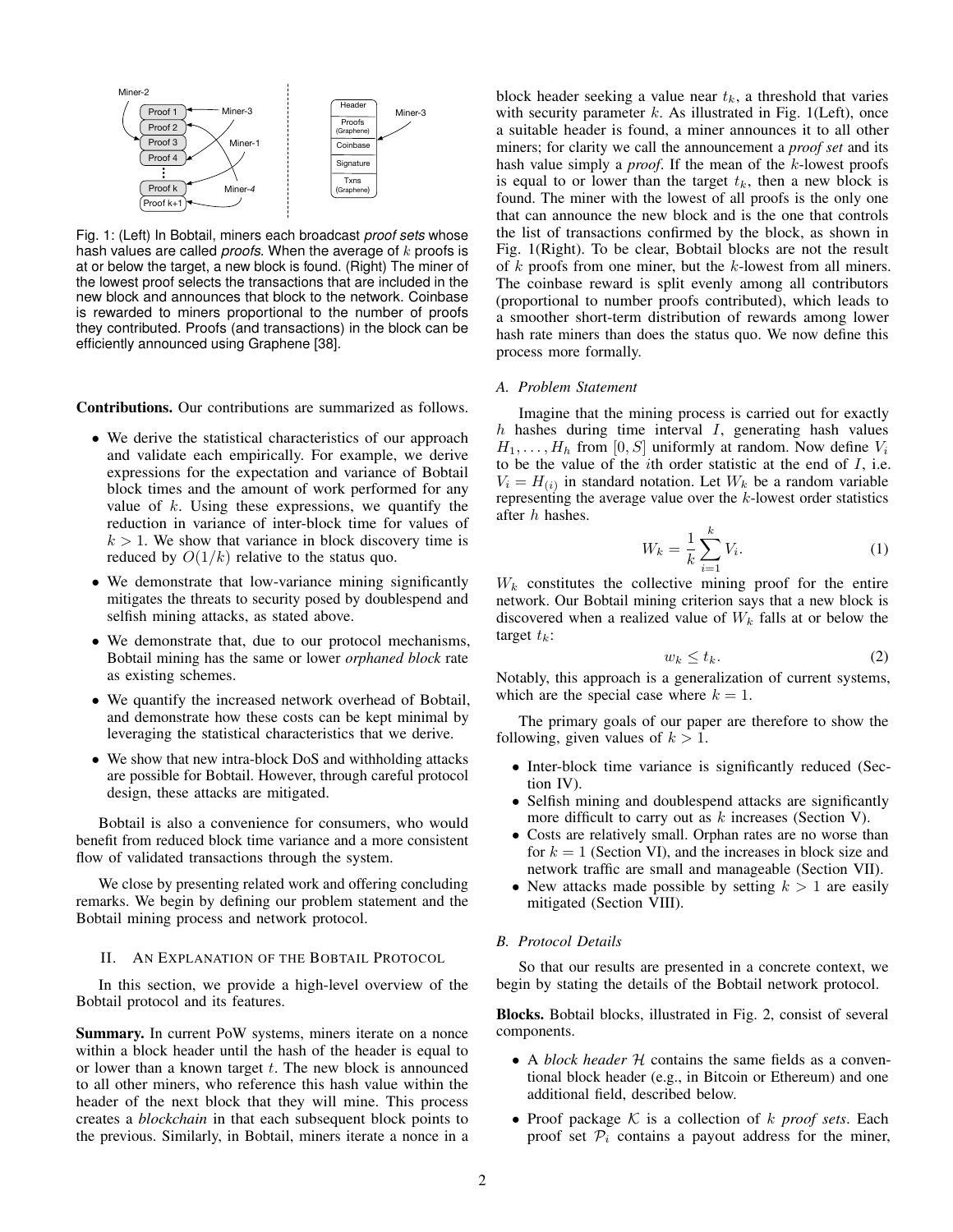<span id="page-2-0"></span>



Fig. 2: Bobtail blocks are a superset of existing PoW schemes; items already present in a typical PoW blockchain appear in blue. Bobtail blocks are additionally signed by the miner of  $V_1$  and add *proof sets* contributed by other miners.

values necessary for creating valid proof of work, and other values used for thwarting attacks. Proof sets are hashed to create PoW, i.e. proof  $V_i = h(\mathcal{P}_i)$ . The sets are ranked so that  $V_1$  is defined as the smallest value or *first order statistic*.

- A set C of *coinbase transactions* awarded to the miners of the k proof sets.
- Cryptographic signature S of the set  $(\mathcal{H}, \mathcal{K}, \mathcal{C})$ , which must be generated with the private key that matches the payout address in  $P_1$ . This thwarts an attack detailed in Section [VIII.](#page-9-1)
- The body of the block is a set  $\mathcal{T}_1$  of valid previously unconfirmed *transactions*. The subscript denotes that the miner of  $V_1$  selects the transactions.

Mining. Bobtail mining is a generalization of the procedure implemented in conventional PoW blockchains. Each miner seeks to receive coinbase reward by generating one of the k proof sets  $P_1, \ldots, P_k$  included in K. Each proof set  $P_i$  contains the following fields.

- $o$  is the hash of the signature  $S$  of the prior block.
- $m_i$  is the root of a Merkle tree containing transactions  $\mathcal{T}_i$ .
- $\bullet$   $a_i$  is the miner's coinbase payout address.
- $\bullet$   $s_i$  is a *supporting proof* or *support*, which we define as the smallest proof value among all proof sets (pointing to the same prior block) that the miner has seen to date. This value helps prevent orphan blocks and withholding attacks.
- $N_i$  is the hash of set  $\mathcal{N}_i = (v, d, e_i, n_i, \ldots)$  containing the protocol version  $v$ , current difficulty  $d$ , timestamp  $e_i$ , and nonce  $n_i$ . Note that v and d are taken from H. We allow zero or more optional arguments in  $\mathcal{N}_i$  that may be required by the blockchain Bobtail is applied to.

To be eligible for inclusion in the same block, proof sets must use the same prior block  $o$ , version  $v$ , and difficulty  $d$ .

Whether by virtue of network delay or by intentional deviation from the protocol, the value of  $V_1$  in the block might be greater than the lowest proof value overall. In such cases, we emphasize this difference by referring to the actual lowest proof value as the *1OS* (first order statistic).

Like other PoW blockchains, miners select new nonces and generate proofs continuously. In Section [VII,](#page-9-0) we show how a miner can precisely determine the probability that any given proof will eventually be included in the mining package. Once a proof is discovered having sufficient probability of inclusion, the values in  $P_i$  are propagated. Proof sets corresponding to proofs with sufficiently low value (according to a threshold to be defined later) are propagated throughout the network.

We say that a block can be *assembled* when *(i)* the mean of the k proofs,  $V_1, \ldots V_k$ , is less than or equal to target  $t_k$ ; *(ii)* the package is signed by the miner who generated  $V_1$  using address  $a_1$ ; *(iii)* supports  $s_2, \ldots s_k$  are greater than or equal to  $V_1$ .

Current blockchains place the coinbase reward within the Merkle root. In Bobtail, these rewards are unknown at the time of mining. Therefore, the set  $C$  of  $k$  coinbase transactions is listed separately. The coinbase payout of the block is distributed according to the scheme described in Section [VIII.](#page-9-1) Because signature S covers set C, and the signature is tied to the lowest proof value, the coinbase values are determined entirely by the block miner. However, any block whose set  $C$  fails to follow protocol conventions is considered invalid, and will be ignored by other miners.

The assembled block, comprised of  $H, K, C, S$ , and  $T_1$ , is propagated throughout the network.  $\mathcal{T}_1$  and the proof package  $K$  can both be expressed very efficiently using Graphene [\[36,](#page-14-7) [38\]](#page-14-6) or a similar compression algorithm. Receivers validate the three assembling rules stated above, that the signature uses  $a_1$  from  $\mathcal{P}_1$ , and that the coinbase is allocated fairly. If validation succeeds, then the block is added to the blockchain and propagated to peers.

Difficulty adjustment. Bobtail is compatible with any deployed difficulty adjustment algorithm (DAA). For example, Bitcoin adjusts roughly once every two weeks<sup>1</sup>[.](#page-2-1) It uses the mean block time for the last 2016 blocks to estimate the actual difficulty at which the miners were operating; then the difficulty parameter  $d$  is adjusted up or down in order to ensure that the expected block time is 10 minutes if miners continue mining at the same rate. At a given difficulty  $d$ , the target  $t_k$  can be derived from  $d$  in the same manner that it is for Bitcoin<sup>2</sup>[,](#page-2-2) which involves translating integer  $d$  into a threshold 256-bit arithmetic value (i.e., one that supports arithmetic operations). The DAAs used in Bitcoin Cash [\[9\]](#page-13-1) and Ethereum [\[21\]](#page-14-1) are similarly fully compatible with Bobtail.

Fork-choice rule. If multiple miners generate proofs with value low enough to mine a block with the same parent, then there can arise ambiguity over which extends the *main chain*, i.e. the chain that honest miners will continue to extend. To avoid this ambiguity, we define the main chain to be the one comprising the most *aggregate work*, from the genesis block up to the

<span id="page-2-2"></span><span id="page-2-1"></span><sup>1</sup><https://github.com/bitcoin/bitcoin/blob/78dae8cacc/src/pow.cpp#L49> <sup>2</sup><https://github.com/bitcoin/bitcoin/blob/78dae8cacc/src/pow.cpp/#L80>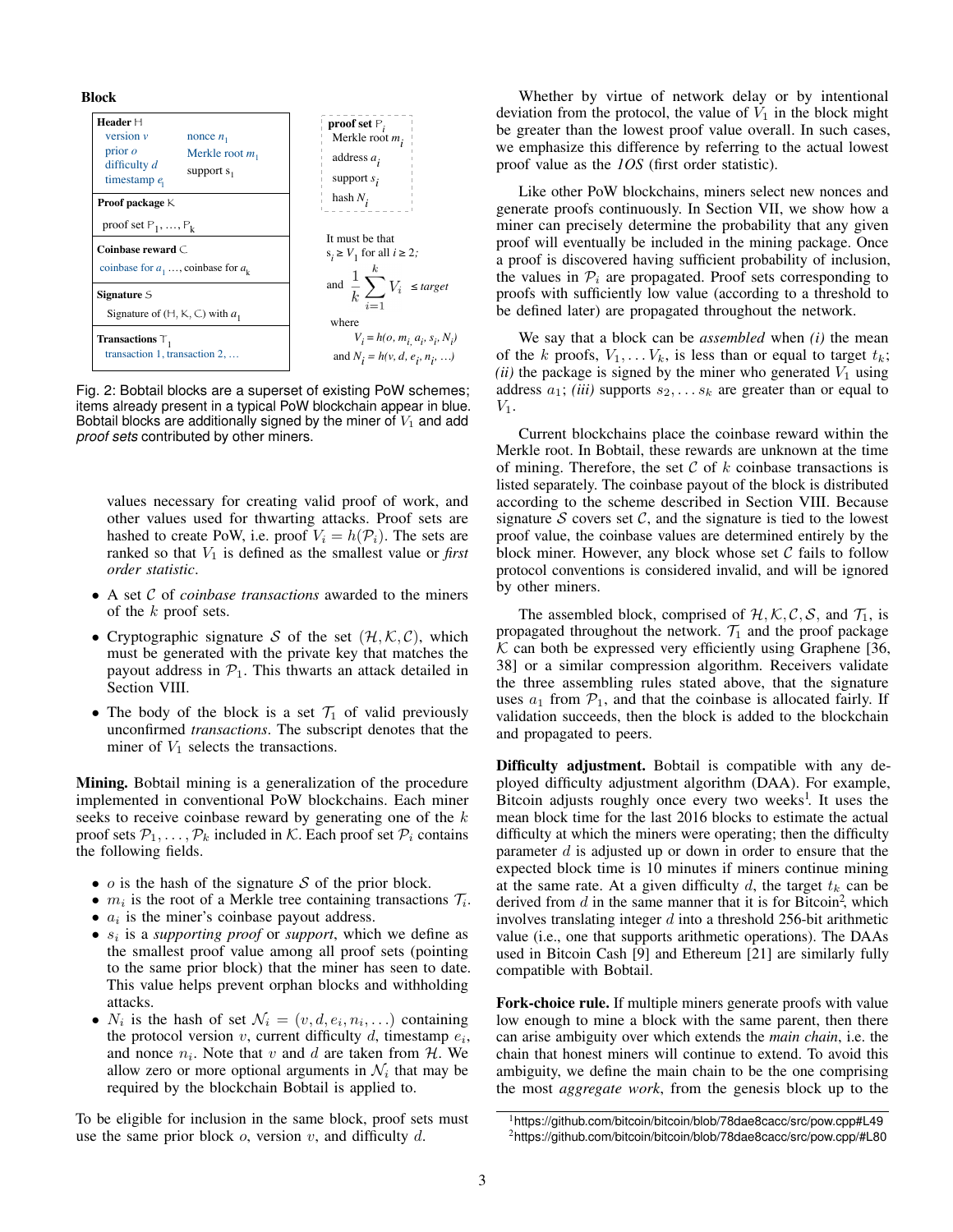tip; all competing chains are *orphaned*, i.e. ignored by honest miners. Aggregate work is calculated as the sum of inferred hashes,  $S/w_k$ , over each block, where S is the size of the hash space and  $w_k$  is the value of the mining statistic. In general, this fork-choice rule ensures that blocks with lower average proof values will be favored over those with higher values. Note that because proof sets reference a specific parent block, they can only be shared between child blocks having the same parent. And according to our fork-choice rule, ultimately the child block with the lowest value  $w_k$  will extend the main chain.

Additional rules. In order to reduce the number of orphaned blocks (discussed in Section [VI-A\)](#page-8-0) and thwart various attacks, (see Section [III\)](#page-3-0), miner M will adhere to the following rules. *(i)* M rejects proof package  $\mathcal K$  if  $V_1$  is higher than the lowest proof she has seen announced on the network (the 1OS). However, she continues to mine on the same prior block until a block containing the 1OS is actually propagated. M does this in order to mitigate a possible DoS attack by the miner of the 1OS and also in hopes of generating more of her own proofs to be included in the block. *(ii)* When assembling a proof package as the miner of  $V_1$ , M will include her own proofs first, and then proofs from other miners in the order she received them from the network. Specifically, M begins by identifying all sets of k proofs  $S_1, \ldots$ , each with mean value below  $t_k$ . Let r be the maximum reward value, across all  $S_i$ , that would be returned to  $M$  if the given set was assembled into a block. She discards any sets that do not return reward value  $r$ , and then assembles the proof package from the remaining set with the earliest average proof receipt time so that the mean remains below  $t_k$ .

# III. ASSUMPTIONS AND METHODOLOGY

#### <span id="page-3-0"></span>*A. Threat Model*

In this section, we list the set of known attacks that can be carried out on Bobtail. Doublespend, selfish mining, and eclipse attacks exist on current blockchains, but the other two are unique to Bobtail. Solutions to each attack, except eclipse, are presented in subsequent sections.

Attacker Model. We assume a straightforward attacker model: attackers are assumed to have some significant proportion of the network's total mining power, but less than 50%. We are interested in attacks on Bobtail's design only, and thus we assume the attacker ignores aspects of the blockchain that are orthogonal, such as hacking into the systems of other miners.

Doublespend. In a doublespend attack [\[35,](#page-14-0) [37\]](#page-14-8), the attacker purchases off-chain goods or services from a merchant using an on-chain transaction  $T$ . Assume the main chain ends with block  $B_0$ . Honest miners will add a sequence of blocks  $H = H_1, H_2, \ldots$  after  $B_0$ , with transaction T appearing in block  $H_1$ . In the meantime, the attacker mines an alternate fork, also beginning from  $B_0$ , with a fraction q of the mining power, producing blocks  $A = A_1, A_2, \dots$  Block  $A_1$  contains a transaction  $T'$  that conflicts with  $T$ , allowing the attacker to avoid paying the merchant. To thwart the attack, the merchant selects a value  $z \geq 0$  and does not release the goods or services until the length of  $H$  is at least  $z$ . Larger values of  $z$  decrease the probability of success for the attacker. When  $z = 0$ , the item is released immediately. The attacker withholds A until its length is at least  $z + 1$  and is also longer than the honest miners' fork. Upon announcement of A, the honest miners will adopt it along with the conflicting transaction  $T'$  instead of  $T$ .

Selfish mining. A selfish mining attack [\[23,](#page-14-5) [26,](#page-14-9) [41\]](#page-14-10) is another strategy where an attacker attempts to increase her proportion of blocks (and rewards) to an amount above the proportion she has of the network's mining power by causing honest miners to waste some of their work. We follow the attack as described by Eyal and Sirer [\[23\]](#page-14-5), which unfolds as follows. The attacker withholds a secret chain  $A = A_1, A_2, \ldots$  forked from  $B_0$ , releasing one block at a time only when she is ahead by two, and continuing until honest miners are able to produce a competing chain  $H = H_1, H_2, \dots$  of equal or greater length. At this point, the attacker releases the remaining private portion of  $A$ . If  $A$  is the same length as  $H$  at the time of release, then some (non-empty) set of all miners (including the attacker) will adopt A. Thus, A will be extended with some positive probability, nullifying the work performed on chain H.

Doublespend and selfing mining attacks are the two most fundamental attacks on blockchains. In both cases, because the attacker is assumed to have a minority of the mining power, in expectation, he cannot create a longer fork than that of the honest miners. However, just like a person visiting a casino, the attacker is seeking a short-term win. He is attempting to get lucky and find a series of blocks quickly while the honest miners are relatively unlucky and discover blocks slowly, despite their larger amount of mining power. Intuitively, the success of the attacks lies in leveraging the inherent variance of mining. We show how Bobtail's low variance inter-block time defeats these attacks in Section [V.](#page-7-0)

Eclipse. Most public blockchains arrange fully validating nodes (including miners) in a p2p network [\[17\]](#page-14-11). An attacker *eclipses* [\[28\]](#page-14-12) a peer in the network by conspiring to take over all of its incoming and outgoing connections. By doing so, the attacker can censor both the set of transactions and blocks sent and received by the peer. As a result, the attacker can effectively eliminate the hash rate of the targeted peer by refusing to forward the peer's blocks. For example, in Bitcoin, if the peer has a significant fraction of the hash rate, then it becomes easier for the attacker to doublespend on the main chain. Bobtail experiences the same susceptibility to eclipse attacks as Bitcoin because the attacker can censor proofs the same way he would censor blocks. In particular, an attacker with fraction x of the hash rate who can eclipse fraction  $y$  of the honest hash rate, will increase his effective hash rate from x to  $x/(1-y)$ . We do not focus further on eclipse attacks in this work because they amount to attacks on network topology and management mechanisms, which are largely orthogonal to the consensus mechanism developed by Bobtail. Moreover, mitigations have been introduced [\[28\]](#page-14-12) for the eclipse attack in existing blockchains.

Proof withholding. This attack involves miner A declining to publish some subset of her Bobtail proofs immediately after they are generated. Instead, A withholds the proofs in order to gain an informational advantage over the remaining miners,  $H$ . While miner  $A$  sees all proofs, an honest miner in  $H$  sees only proofs generated by members of  $H$ . A hopes that this advantage will allow her to assemble some proof packages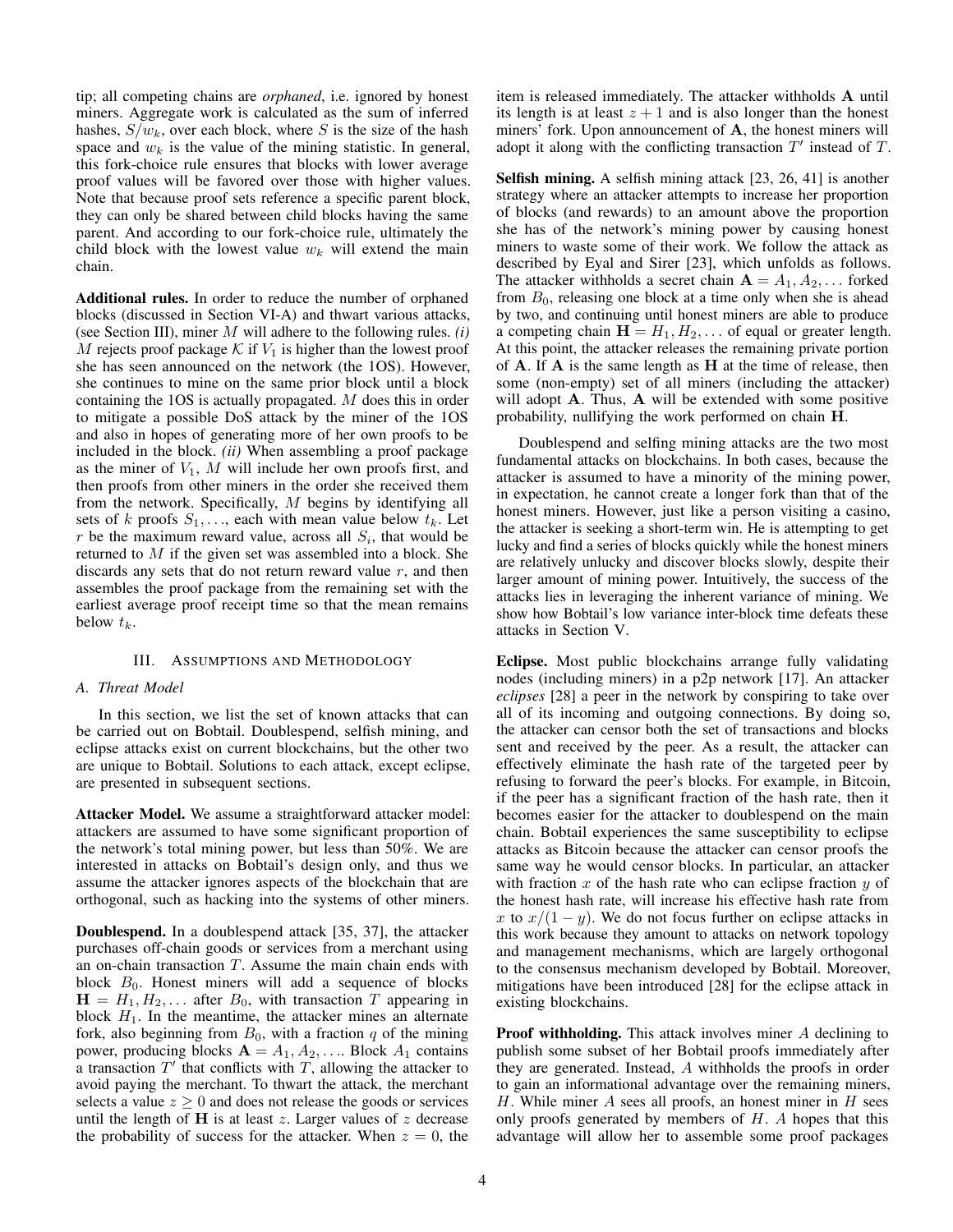with more than her fair share of proofs and ultimately lead to an increase in her total reward. Section [VIII-B](#page-10-0) describes how honest Bobtail miners defeat this attack by using supporting proofs and assembling blocks using the earliest arriving proofs.

Denial-of-Service. We distinguish denial-of-service (DoS) attacks from proof withholding by the property that, for the former, a miner elects not to release a *complete* block when he is capable of doing so. Such an attack is clearly disincentivized in current PoW protocols like Bitcoin because of the opportunity cost associated with losing the mining reward. However, opportunity cost is less obvious in Bobtail because the proofs generated by a miner are eligible for inclusion in multiple potential blocks.

#### *B. Methodology*

In this paper, our primary conclusions are based on theoretical analysis, which are subsequently validated using a detailed Monte Carlo simulation<sup>[3](#page-4-1)</sup>. In the simulation, the mining process is modeled as sampling from a uniform distribution and comparing those samples against a target. For each trial, we set a target and count the number of samples taken until the target is reached. This procedure yields a valid approximation of mining time assuming a constant hash rate, in which case block generation times can be inferred from a count of hashes performed. For each plot in the paper, we computed many thousands of trials such that the 95% confidence intervals are sometimes too small to be shown or are represented as (very small) intervals. Every point on each plot is a separate set of trials to ensure independence. In some simulations we measured block times only; in other simulations, sharing the same code, we awarded coinbase and included network delays required to examine the operation of the full Bobtail protocol and operation. In our simulations, we do not model the network topology, which is to say that all miners are nominally connected in a clique. Nevertheless, we feel that the latencies we introduce, where appropriate, are realistic for the networks they model [\[24\]](#page-14-13).

# <span id="page-4-0"></span>IV. LOW VARIANCE AND OTHER PROPERTIES OF THE *k*-OS CRITERION

In this section, we derive the statistical characteristics of Bobtail. Our primary goal is to prove that the inter-block time variance decreases as  $O(1/k)$ .

Roadmap. To derive the reduction in Bobtail's inter-block time variance, we proceed in four steps. We begin by laying a statistical foundation upon which our results are built. In Section [IV-A,](#page-4-2) we derive an equation for Bobtail's PoW target, which is a function of  $k$ . In Section [IV-B,](#page-5-0) we use the target  $t_k$  to derive an expression for the expected amount of time it takes to mine a block, given  $k$ . In Section [IV-C,](#page-5-1) we use this expectation to calculate the inter-block time variance, and finally, in Section [IV-D,](#page-6-0) we compare as a ratio the variance of mining with  $k > 1$  to current systems (i.e.,  $k = 1$ ). The primary challenge in this derivation is in linking the statistics of PoW sample values with mining time. The former is dictated directly by the protocol (through mining criterion  $w_k < t_k$ ), while the latter is emergent.

Foundation. To begin, we state a fundamental relationship between the size of the hash space  $S$ , the total number of hashes performed  $h$ , and the expected value of the minimum hash v found during an *interval* of time I when miners are hashing. (*I* is any duration, but one could think of it as, for example, the desired inter-block time.)

Recall from Section [II-A](#page-1-1) that  $V_i$  represents the *i*th lowest hash value achieved after  $h$  hashes are performed during interval  $I$ . Next, define  $X_i$  to be the *number of intervals*  $I$ required for  $V_i$  to fall below v when h hashes are performed per interval. In Appendix [A,](#page-14-14) we show that both  $V_i$  and  $X_i$  are gamma distributed with shape parameter  $i$ , only differing in scale parameter. Specifically, Theorem [6](#page-14-15) proves that

 $V_i \sim \text{Gamma}(i, v),$  (3)

and Theorem [7](#page-15-0) proves that

$$
X_i \sim \text{Gamma}(i, 1/r),\tag{4}
$$

where v is the expected value of the minimum hash  $(V_1)$  during interval I and  $1/r$  is the expected number of intervals required for  $V_1$  to fall below v.

We can see that the distributions for  $V_i$  and  $X_i$  are related through the change of variables  $v = 1/r$ , and all four parameters  $v, r, h$ , and  $S$  are related by

<span id="page-4-3"></span>
$$
v = r\frac{S}{h}.\tag{5}
$$

In words, Eq. [5](#page-4-3) states: the expected minimum hash  $v$  during interval  $I$  is related to the expected rate at which the first order statistic falls below v by the ratio  $\frac{S}{h}$ .

# <span id="page-4-2"></span>*A. Adjustment of the Target Given* k

Intuitively, if we increased  $k > 1$  without adjusting the target for  $k = 1$ , then the expected block time would increase: the average of the  $k$  lowest order statistics has higher expected value than the first order statistic alone, so we expect that more hashes are required for the average to fall below a given value. Therefore, to keep the number of hashes expected to find a block constant as we increase k, the target  $t_k$  appropriate for each  $k$  should also be increased. In this subsection, we determine the relationship between  $t_i$  and  $t_j$ ,  $i \neq j$ , such that the expected time to mine a block using criterion  $w_i < t_i$  is the same as when using the criterion  $w_j < t_j$ .

Define  $X'_i = X_i/i$  and  $V'_i = V_i/i$  to be the *normalized* value and interval count, respectively, for order statistic i. Furthermore, define

$$
W'_k = \frac{1}{k} \sum_{i=1}^k V'_i
$$

to be the *normalized mining statistic*. We have the following.

<span id="page-4-4"></span>LEMMA 1: *In expectation,* 1/r *intervals are required to ensure that*  $V_i' = V_i/i < v$  *for all i.* 

**PROOF:** As stated above,  $X_i$  is gamma distributed so that  $E[X_i] = \frac{i}{r}$ . Each  $X_i'$  is interpreted as the number of intervals required for  $V_i$  to fall below iv, or analogously, the number of intervals required for  $V_i'$  to fall below v. Since  $E[X_i'] =$  $E[iX_i] = \frac{1}{r}$  for all  $i \ge 1$ , it follows that we expect  $V_i' < v$ after  $1/r$  intervals, as required.

<span id="page-4-1"></span><sup>3</sup><https://github.com/umass-forensics/bobtail-simulations>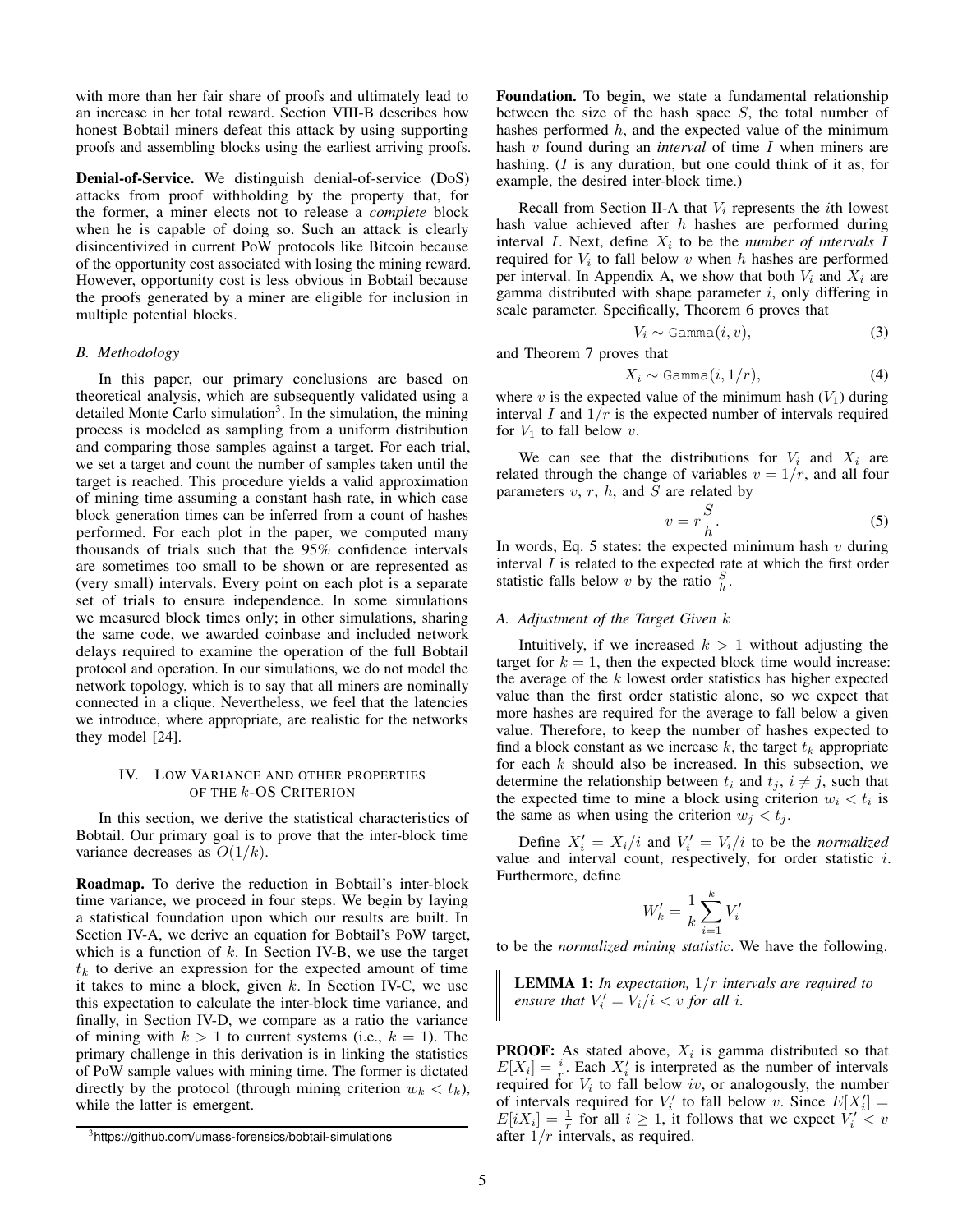The next result shows how mining statistic  $W_k$  is related to the expected value of the minimum hash.

<span id="page-5-2"></span>**LEMMA 2:** The expected value of 
$$
W_k
$$
 is  $E[W_k] = \frac{k+1}{2}v$ .

PROOF: Starting from the expectation of Eq. [1:](#page-1-2)

$$
E[W_k] = E\left[\frac{1}{k}\sum_{i=1}^k V_i\right] = \frac{1}{k}\sum_{i=1}^k E[V_i]
$$

$$
= \frac{1}{k}\sum_{i=1}^k iv
$$
(6)
$$
= \frac{k+1}{2}v.
$$

Now we are in a position to prove our desired lemma.

<span id="page-5-3"></span>LEMMA 3: *In expectation,* 1/r *intervals are required to ensure*  $W_k < t_k$ *, for all*  $k > 0$ *, provided that*  $t_k$  *is chosen such that*

$$
t_k = \frac{k+1}{2}v.\tag{7}
$$

**PROOF:** Define  $T(W_k, t_k)$  to be the expected number of intervals required for  $W_k$  to fall below  $t_k$ . It will suffice to show that  $T(W_k,(k+1)v/2) = \frac{1}{r}$  for all  $k > 0$ . Unfortunately, it is difficult to reason directly about  $T(W_k, t_k)$ , but it is straightforward to reason about  $T(W_k', v)$ . From Lemma [1,](#page-4-4) we expect each  $V_i'$  to fall below v after exactly  $1/r$  intervals. So it must also be the case that  $T(W_k, v) = \frac{1}{r}$ . Using reasoning similar to that in Lemma [2,](#page-5-2) it can be shown that  $E[W'_k] = v$ . Therefore,  $\frac{k+1}{2}W'_k$  is an unbiased estimator of  $W_k$ , and we expect that  $\tilde{T}(W_k, t_k) = T(\frac{k+1}{2}W'_k, t_k)$ . Finally, we have the following.

$$
T\left(W_k, \frac{(k+1)v}{2}\right) = T\left(\frac{2}{k+1}W_k, v\right)
$$
  
=  $T(W'_k, v)$  (8)  
=  $\frac{1}{r}$ .

### <span id="page-5-0"></span>*B. Estimating Mining Time*

In this section, we derive a consistent estimator of block mining time for mining statistic  $W_k$  assuming that  $t_k = \frac{k+1}{2}v$ according to Lemma [3.](#page-5-3)

Consider the following choice of estimator for the overall number of intervals required to ensure  $W_k < t_k$ :

<span id="page-5-4"></span>
$$
Y_k = \frac{2}{k+1} \left( \frac{1}{k} \sum_{i=1}^k X_i \right). \tag{9}
$$

We next derive the expected value and establish the consistency of  $Y_k$  as an estimator of mining time.

<span id="page-5-6"></span>**LEMMA 4:** Assuming that  $t_k = \frac{v(k+1)}{2}$  $\frac{(k+1)}{2}$ ,  $Y_k$  *is a consistent estimator of the expected number of intervals*

<span id="page-5-5"></span>

Fig. 3: We measured the variance of Bobtail's average proof of work statistic using a Monte Carlo simulation and it has the same values as predicted by Eq. [12](#page-6-1) from Theorem [1.](#page-6-2) 95% c.i.'s are too small to show.

required for 
$$
W_k
$$
 to fall below  $t_k$  with  
\n
$$
E[Y_k] = \frac{1}{r},
$$
\n(10)  
\nwhere  $r = vh/S$ .

**PROOF:** Beginning with Eq. [9](#page-5-4) we have,

 $E[$ 

$$
Y_k] = E\left[\frac{2}{k+1}\left(\frac{1}{k}\sum_{i=1}^k X_i\right)\right]
$$
  
\n
$$
= E\left[\frac{1}{k}\sum_{i=1}^k X'_i\right]
$$
  
\n
$$
= \frac{1}{k}\sum_{i=1}^k E[X'_i]
$$
  
\n
$$
= \frac{1}{k}\sum_{i=1}^k \frac{1}{r}
$$
  
\n
$$
= \frac{1}{r}.
$$
  
\n(11)

Now Lemma [1](#page-4-4) establishes that  $E[V_i] = iv$  after mining for  $1/r$  intervals. And because we assume  $t_k = \frac{k+1}{2}v$ , the target can be decomposed as

$$
t_k = \frac{k+1}{2}v = \frac{1}{k} \sum_{i=1}^{k} iv.
$$

That is to say,  $t_k$  is simply the average of the expected values for each  $V_i$  when mining for  $1/r$  intervals. Of course  $W_k$ is the sample average of the  $V_i$ . Therefore, by the law of large numbers, in the limit that k approaches infinity,  $W_k$  will identically equal its expected value  $\frac{k+1}{2}v$  and will thus fall below  $t_k$  after exactly  $E[Y_k] = 1/r$  intervals.  $\Box$ 

### <span id="page-5-1"></span>*C. Variance of* W<sup>k</sup>

Our third step is to derive and validate an expression for  $Var[W_k]$ .  $W_k$  is simply the sample mean over the lowest k order statistics  $V_1, \ldots, V_k$ . But, unfortunately, the analysis below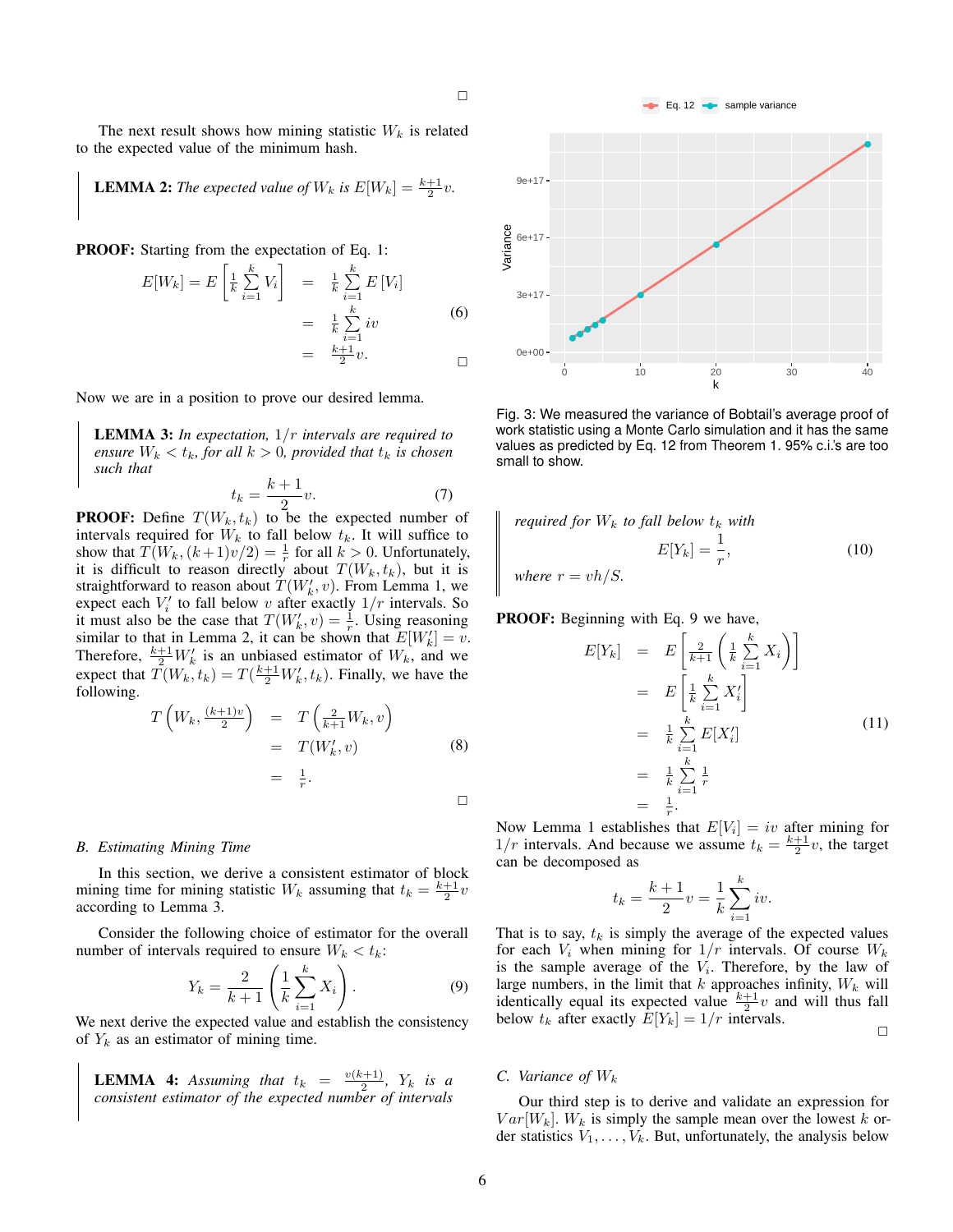is not straightforward because the  $V_i$  are neither independent nor identically distributed.

<span id="page-6-2"></span><span id="page-6-1"></span>**THEOREM 1:** The variance of 
$$
W_k
$$
 is  

$$
Var[W_k] = \frac{(k+1)(2k+1)}{6k}v^2.
$$
 (12)

**PROOF:** Assuming that  $j > i$ , Lemma [8](#page-15-1) in the Appendix yields

<span id="page-6-3"></span>
$$
E[V_iV_j] = \int_0^\infty \int_{t_i}^\infty t_i t_j g(t_i; i, v) g(t_j - t_i; j - i, v) dt_j dt_i
$$
  

$$
= \int_0^\infty t_i g(t_i; i, v) [(j - i)v + t_i] dt_i
$$
  

$$
= iv^2(1 + j).
$$
 (13)

Before continuing, we note that since  $V_i \sim \text{Gamma}(i, v)$ , it follows that  $Var[V_i] = iv^2$ . Now, assuming that  $j > i$ , and using Eq. [13,](#page-6-3) we have

<span id="page-6-4"></span>
$$
cov[V_i, V_j] = E[V_iV_j] - E[V_i]E[V_j]
$$
  
\n
$$
= iv^2(1+j) - (iv)(jv)
$$
  
\n
$$
= iv^2
$$
  
\n
$$
= Var[V_i].
$$
\n(14)

Finally, we find the variance of  $W_k$  by substituting first Eq. [1](#page-1-2) and then Eq. [14:](#page-6-4)

$$
Var[W_k] = Var\left[\frac{1}{k}\sum_{i=1}^k V_i\right]
$$
  
\n
$$
= \frac{1}{k^2} \left( \sum_{i=1}^k Var[V_i] + 2 \sum_{j=1}^k \sum_{i=1}^{j-1} cov[V_i, V_j] \right)
$$
  
\n
$$
= \frac{1}{k^2} \left( \sum_{i=1}^k iv^2 + 2 \sum_{j=1}^k \sum_{i=1}^{j-1} iv^2 \right)
$$
  
\n
$$
= \frac{(k+1)(2k+1)}{6k}v^2.
$$
 (15)

Empirical Validation of Theorem [1.](#page-6-2) Fig. [3](#page-5-5) shows Eq. [12](#page-6-1) versus our Monte Carlo simulation where  $k$  is the independent variable. The results show an exact match.

#### <span id="page-6-0"></span>*D. Improvement in Variance*

Finally, we turn our attention to quantifying the reduction in mining time variance that is realized by using Bobtail with  $k >$ 1 versus the status quo in PoW mining,  $k = 1$ . In Section [IV-B](#page-5-0) we established that statistic  $Y_k$  is a consistent estimator of the number of intervals required for mining statistic  $W_k$  to fall below target  $t_k = \frac{k+1}{2}v$ . Here we measure the change in variance of  $Y_k$  as k increases, while holding its expected value constant.

First note that because  $X_i$  shares the same distribution as  $V_i$ , up to the change of variables  $v = 1/r$ , the following result follows trivially from Theorem [1.](#page-6-2)

<span id="page-6-7"></span>
$$
Var\left[\frac{1}{k}\sum_{i=1}^{k}X_i\right] = \frac{(k+1)(2k+1)}{6k}\left(\frac{1}{r}\right)^2.
$$
 (16)

<span id="page-6-8"></span>

Fig. 4: We measured the ratio of Bobtail's block discovery-time variance to current systems using a Monte Carlo simulation and found that the results exactly match  $\frac{Var[Y_k]}{Var[Y_1]} = \frac{8k+4}{6(k^2+k)}$  (Eq. [17\)](#page-6-5) from Theorem [2.](#page-6-6) 95% c.i.'s are too small to show.

<span id="page-6-6"></span>THEOREM 2: *For fixed expected block discovery time, variance decreases by fraction*  $\frac{8k+4}{6(k^2+k)} = O\left(\frac{1}{k}\right)$  when *using mining statistic*  $W_k$  *instead of*  $W_1$ .

**PROOF:** Lemma [4](#page-5-6) establishes that block discovery time  $Y_k$  is the same in expectation for all mining statistics  $W_k$  provided that  $t_k = \frac{v(k+1)}{2}$  $\frac{(n+1)}{2}$ . Therefore, the ratio of variance in  $Y_k$  to the variance in  $\tilde{Y}_1$  estimates the reduction in block time variance due to Bobtail.

<span id="page-6-5"></span>
$$
\frac{Var[Y_k]}{Var[Y_1]} = \frac{Var\left[\frac{2}{k+1}\left(\frac{1}{k}\sum_{i=1}^k X_i\right)\right]}{Var[X_1]} \\
= \frac{4}{(k+1)^2} \frac{\frac{(k+1)(2k+1)(1/r)^2}{6k}}{(1/r)^2} \\
= \frac{4}{(k+1)^2} \frac{(k+1)(2k+1)}{6k} \\
= \frac{8k+4}{6(k^2+k)} \\
= O\left(\frac{1}{k}\right),
$$
\n(17)

where we use the expression for  $Var\left[\frac{1}{k}\sum_{i=1}^{k}X_i\right]$  stated in Eq [16.](#page-6-7)

 $\Box$ 

Empirical Validation of Theorem [2.](#page-6-6) In Fig. [4,](#page-6-8) we show the results from a Monte Carlo simulation that compares the variance of  $Y_k$ , the block discovery time under mining statistic  $W_k$ , to the variance of  $Y_1$ , the mining statistic used by current PoW algorithms. The results exactly match Eq. [17](#page-6-5) from Theorem [2.](#page-6-6)

Fig. [5](#page-7-2) shows the distribution of  $Y_k$  when  $t_k = v(k+1)/2$  so that  $E[Y_k] = E[Y_1]$ . The plot shows the cumulative distribution function (CDF) based on the results of a Monte Carlo simulation. As the plot illustrates, the use of Bobtail mining results in a significant decrease in variance in block discovery time.

Eq. 17  $\rightarrow$  sample variance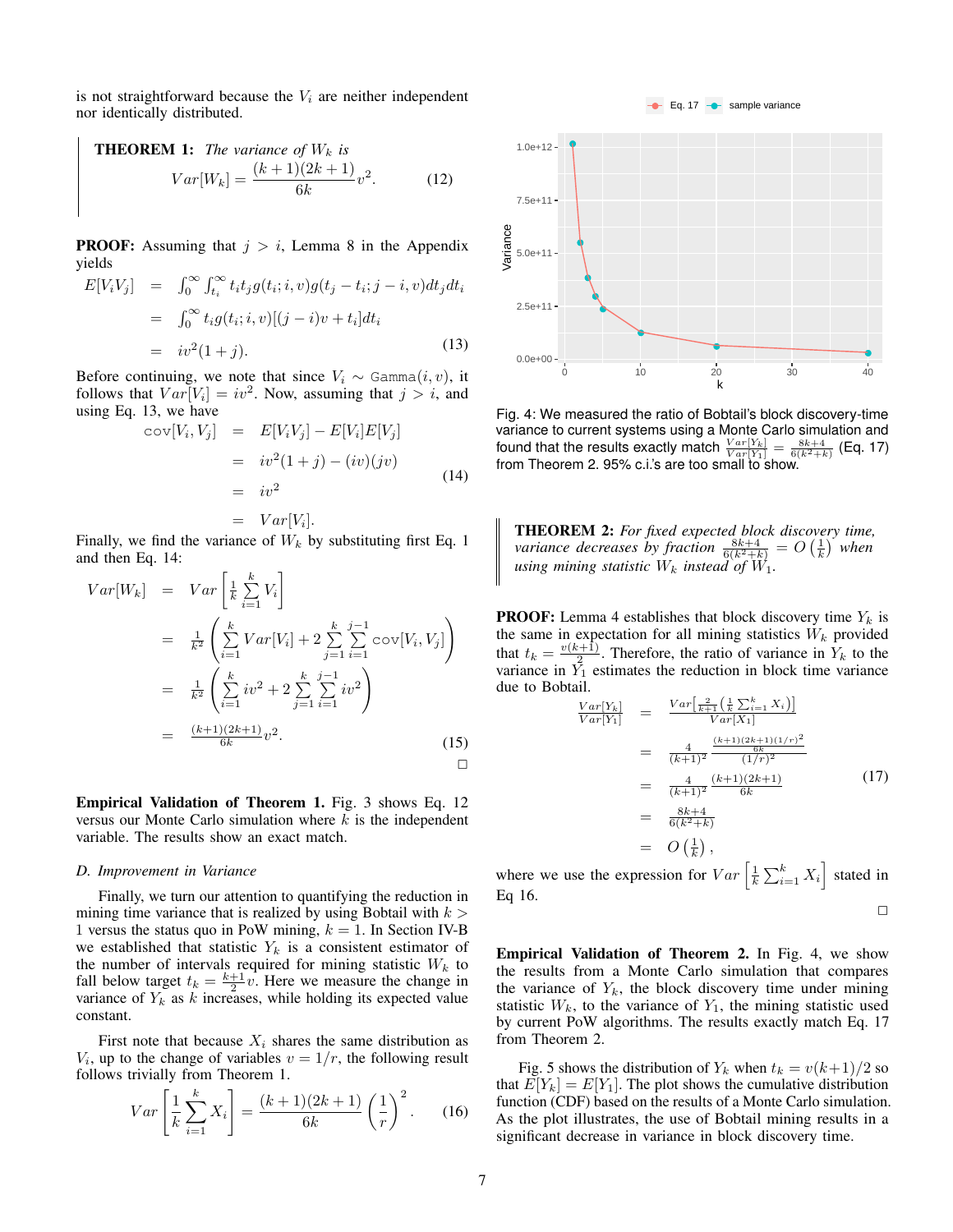<span id="page-7-2"></span>

Fig. 5: Results of a Monte Carlo simulation showing the CDF of  $Y_k$ , the block discovery time under mining statistic  $W_k$ , where k varies for each curve and target  $t_k$  is chosen so that  $E[Y_k] =$  $E[Y_1]$ . Each plot's independent axis is shown in terms of the minutes per block for Bitcoin (bottom axis) and seconds per block for Ethereum (top axis).

# <span id="page-7-0"></span>V. BOBTAIL THWARTS SELFISH MINING AND DOUBLESPEND ATTACKS

We next demonstrate quantitatively that its reduced interblock-time variance allows Bobtail to thwart both *doublespend* [\[35\]](#page-14-0) and *selfish mining* [\[23\]](#page-14-5) attacks. Note that, in our experiments below, only the variance of the inter-block time changes as  $k$  increases, leaving the expected time unchanged, and hence we can ascribe the increased resilience against these attacks to Bobtail.

Recall the definitions of doublespend and selfish mining from Section [III;](#page-3-0) in particular the honest and attacker forks are composed of blocks  $\mathbf{H} = H_1, H_2, \dots$  and  $\mathbf{A} = A_1, A_2, \dots$ respectively. And, in the context of the Bobtail protocol, each block is itself comprised of  $k$  proofs, which are generally contributed by both honest and attacker miners. For both attacks, Bobtail allows the attacker two additional strategies when  $k > 1$ . First, because they point to the same prior block, proofs can be reused between  $A_1$  and  $H_1$ . As a result, while the lowest proof in  $A_1$  must be her own, the attacker can include any proofs from the honest miners that help her reach the target. And second, while mining  $A_1$ , the attacker need only withhold proofs that are lower than the honest miners' lowest proof in order to delay the creation of a block. Thus, her larger proofs may still appear in  $H_1$ , which reduces her cost if the attack fails. We include these strategies in our evaluations of Bobtail.

Fig. [6](#page-7-3) shows a Monte Carlo simulation of the doublespend attack. To ensure the attack has a finite duration, the attacker gives up when the honest branch is  $3z + 1500$  blocks ahead. Each facet of the plot represents a value of  $k$ . The results show that as  $k$  increases and variance decreases, the probability of attacker success significantly decreases. For example, in today's implementations of both Bitcoin and Ethereum  $(k = 1)$ , an attacker with 40% of the mining power will succeed with 37% probability on average when  $z = 6$ ; however, using Bobtail with  $k \ge 20$ , the probability of success falls to less than 0.5% attacker mining power  $-$  0.1  $-$  0.2  $-$  0.3  $-$  0.4  $-$  0.45

<span id="page-7-3"></span>

Fig. 6: Monte Carlo Simulation. Doublespend attack success given  $k$  for various values of attacker mining power (each curve) and merchant's embargo period  $z$  (on the independent axis). Error bars show 95% c.i.'s. The dashed lines show the probability of success predicted by Nakamoto's model for  $k = 1$  [\[35,](#page-14-0) [37\]](#page-14-8).

on average for the same scenario.

Fig. [7](#page-8-1) shows the efficacy of selfish mining attacks via a Monte Carlo simulation. In the simulation, during a block propagation race, with probability  $\gamma$  the attacker's block propagates to other miners before any block belonging to an honest miner can. Fig. [7\(](#page-8-1)Top) shows the proportion of *blocks* on the main chain won by attackers for  $\gamma = 0$  and  $\gamma = 1$ ; and Fig. [7\(](#page-8-1)Bottom) shows the proportion of *rewards*. The dashed identity line  $(y = x)$  represents the proportion that are won mining honestly. Any selfish mining result that is below the identity line is worse for the attacker than honest mining.

As the results demonstrate, Bobtail is a significant defense against selfish mining. For example, a selfish miner with 45% of the mining power will claim about 71% of blocks with Bitcoin and Ethereum currently ( $k = 1$  and  $\gamma = 1$ ); however, using Bobtail with  $k \ge 20$  and  $\gamma = 1$ , the same miner will find that selfish mining is less successful than honest mining whether in terms of the fraction of blocks or rewards.

Finally, we note that while Bobtail is not more robust against eclipse attacks [\[28\]](#page-14-12), its low variance block times make such attacks easier to detect.

As stated in Section [III,](#page-3-0) other attacks are possible for Bobtail. We return to them in Section [VIII.](#page-9-1)

#### <span id="page-7-1"></span>VI. BOBTAIL'S ORPHAN RATES ARE THE SAME OR LOWER

Even when all miners operate honestly, current blockchain systems frequently suffer from orphaned blocks during their operation that diminish security and delay consensus. Orphans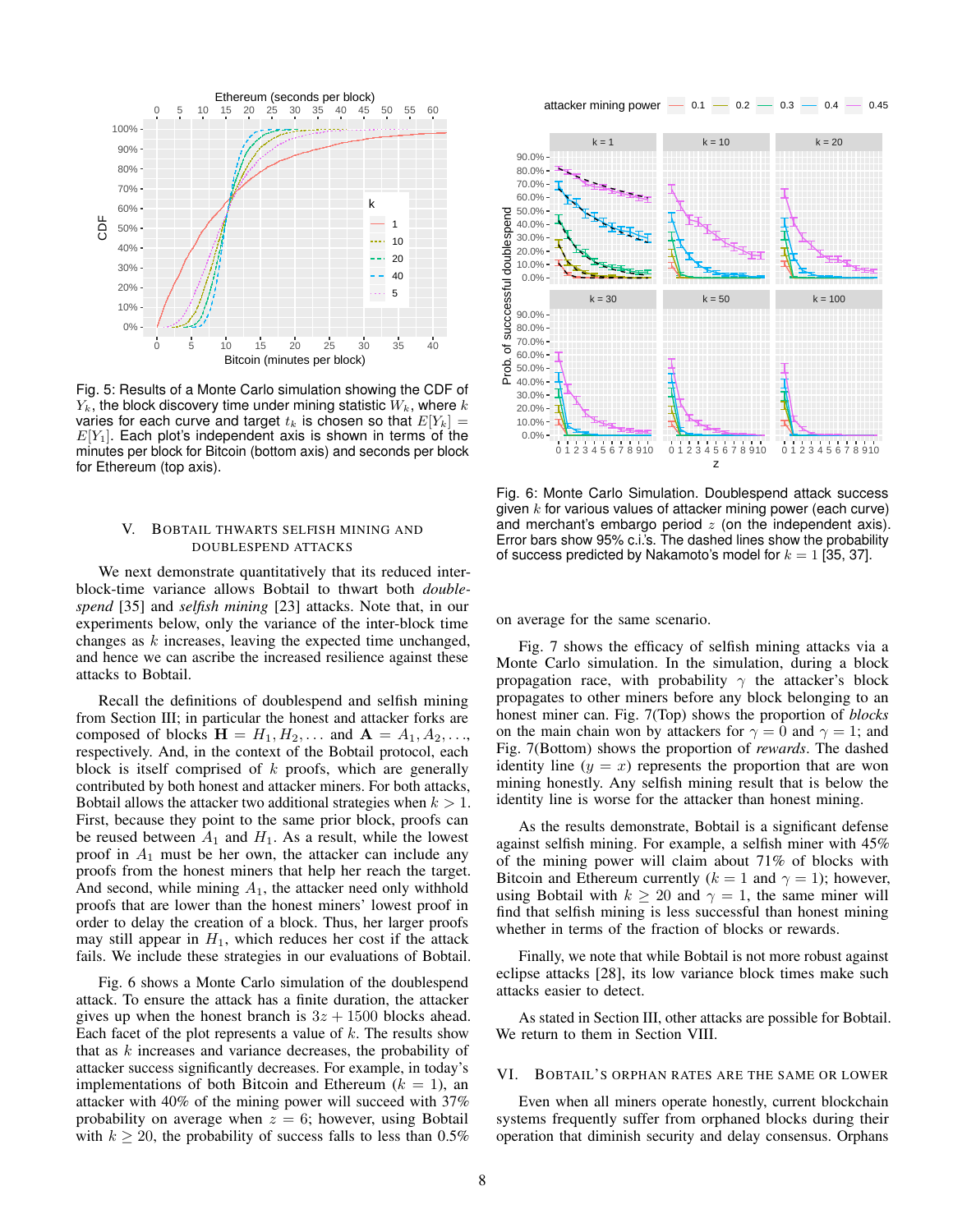<span id="page-8-1"></span>

Fig. 7: Monte Carlo Simulation. Selfish mining attack success in terms blocks mined (top) and rewards captured (bottom) given k (different curves) for various values of attacker mining power  $q$ (on the independent axis);  $q \leq 0.495$ . The straight dashed identity line shows the results of honest mining; the curved dash-dotted line shows analytical results from Eyal and Sirer [\[23,](#page-14-5) Eq. 8]. Error bars show 95% c.i.'s.

are generated when the announcement of a new block by one miner takes time to propagate to all other miners. In the interim, a second miner may produce a valid block. At that point, the subset of miners who received the first block first will attempt to build upon it, and the remaining miners will build upon the second. Eventually the blockchain will fork on just one of those blocks, orphaning the other. If the set of transactions in the two blocks is not the same, then consensus is delayed. While the occurrence of orphans in Bitcoin is relatively low, Ethereum's use of a 15-second average block discovery time increases its orphan rate significantly.

In Appendix [A,](#page-14-14) we show that  $X_i$ , the number of block intervals required to mine the ith order statistic, has distribution Gamma $(i, 1/r)$ , where  $1/r$  is the expected number of intervals I required for  $V_i$  to fall below v. Interpreting v as the target and letting  $I$  equal one second, it follows that  $X_1$ represents the block inter-arrival time, and it has distribution Exponential( $1/r$ ) = Exponential(T), where T is the expected block time in seconds. Therefore, in existing PoW blockchains, the probability that one or more other blocks will be discovered during propagation time  $\tau$  is bounded by  $1 - \frac{1}{e^{\tau/T}}$ 

<span id="page-8-2"></span>

Fig. 8: A simulation of Bobtail's orphan rate when proofs and blocks propagate with constant delay of  $\tau = 10$  seconds and the inter-block time is  $T = 600$  seconds. The orphan rate of Bobtail is at or below the expected orphan rate,  $1-1/e^{\tau/T}$  for  $k=1$  (shown as a dashed line). Similar results hold for Ethereum where  $\tau = 5$ and  $T = 15$  seconds. Error bars represent a 95% c.i.

(see also Rizun [\[40\]](#page-14-16)). Note that this bound is pessimistic in that it assumes the worst case scenario where the author of the first block has a negligible percentage of the total network hash rate.

In this section, we examine the orphan rate associated with Bobtail mining compared to Bitcoin and Ethereum. We show that when miners follow the Bobtail protocol, orphans are no more likely.

# <span id="page-8-0"></span>*A. Orphan Prevention Measures*

The principal cause of orphans in Bobtail is the fact that, once more than k proofs have been disseminated, there exist a combinatorial number of k-element subsets of those proofs. Thus at the time when there exists some subset of  $k$  proofs whose mean falls below target  $t_k$ , there is a reasonable chance that *some other* subset also exists (or will exist relatively soon). Fortunately, the proof package rules introduced in Section [II](#page-1-3) greatly reduce the number of valid subsets. First, all proofs must be tethered to a *supporting proof*, the latter of which should be the smallest proof previously received by the miner. Second, no support in the proof package can have value less than  $V_1$  (the lowest proof in the package). And third, the block must be signed by the private key used to generate  $V_1$ .

Together, these conditions ensure that if at least one of the k proof sets in the proof package points to  $V_1$  as support (excluding the support for  $V_1$  itself), then the creator of  $V_1$ is the *only* miner capable of assembling that proof package. Conversely, although another miner, say the one who generated  $V_2$ , might be capable of collecting a set of proofs that exclude  $V_1$  but still have mean below target  $t_k$ , that miner cannot assemble a proof package if even a single proof set includes  $V_1$  as support.

## *B. Performance*

We ran a discrete event simulator to determine the efficacy of the orphan prevention measures described in Section [VI-A.](#page-8-0) The simulation includes only honest miners: once he has received a valid proof package, an honest miner does not release a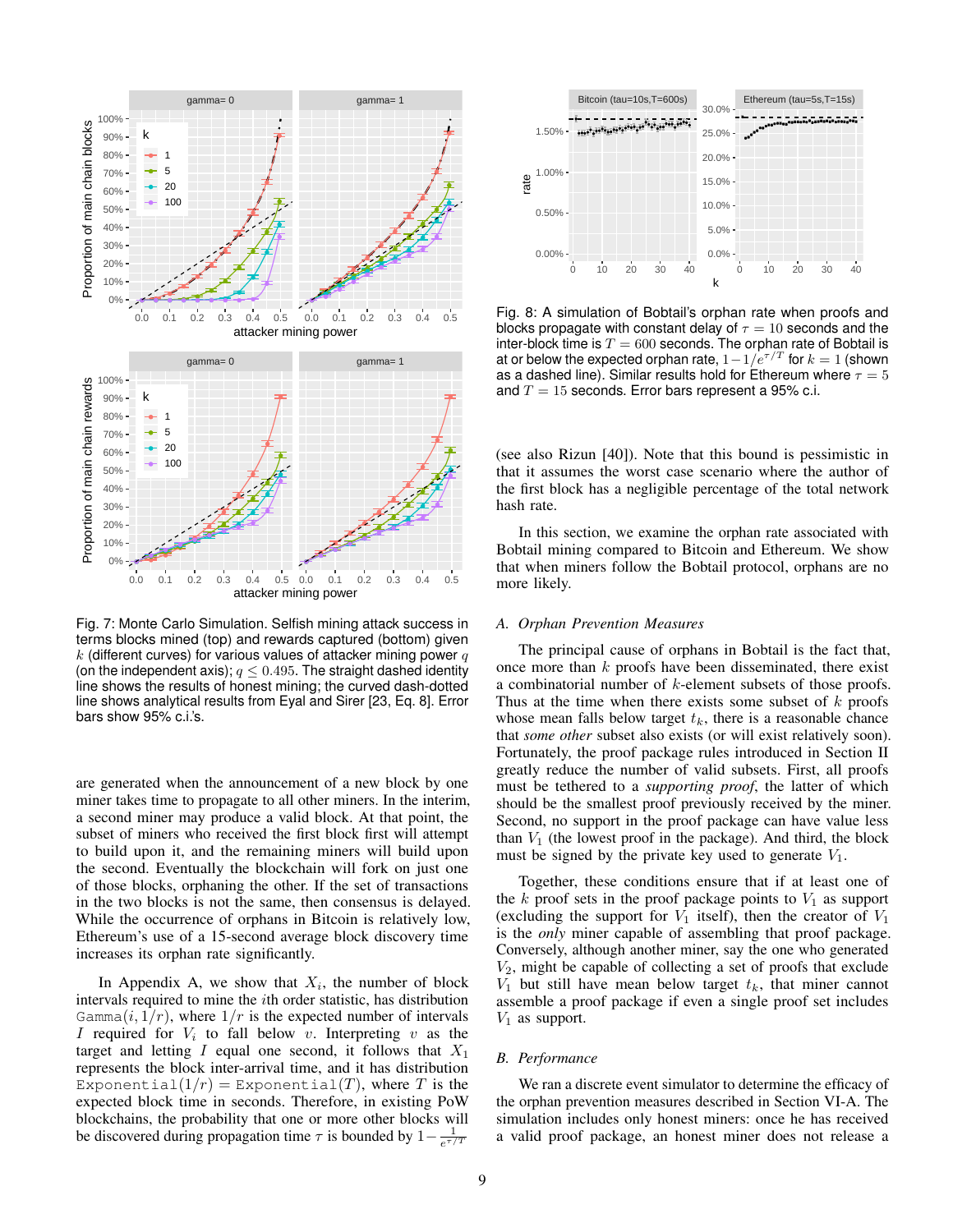competing proof package of his own. We evaluate attacks on Bobtail subsequently.

The simulation generates blocks by repeatedly selecting values uniformly at random between 0 and  $2^{32}$ . The smallest k values are used to assemble a candidate block given a pre-set target value. The propagation delay of new proofs and blocks is  $\tau$  seconds. Once a block is found, we assume that the authoring miner drops out and her mining power is replaced by a new honest miner; i.e., the hash rate does not change. For  $\tau$  seconds, the miners continue seeking a new block following the rules in Section [II.](#page-1-3) For example, if they find a block is possible with a higher  $V_1$ , they will not release the new block.

Fig. [8](#page-8-2) (left) shows the results for a Bitcoin-like scenario where the inter-block time is targeted at  $T = 600$  seconds and the propagation delay is  $\tau = 10$  seconds. The orphan rate for  $k = 1$  follows the expected exponential distribution, shown as a dashed line. The experiment shows that, across multiple values of  $k$ , the 95% confidence interval for orphan rate in Bobtail consistently falls at or below the  $k = 1$  rate. Fig. [8](#page-8-2) (right) shows the same result for a simulation of Ethereum where  $\tau = 5$  and  $T = 15$  seconds, respectively.

## VII. LOWERING NETWORK OVERHEAD

<span id="page-9-0"></span>When the mining statistic is  $W_k$ ,  $k \gg 1$ , it is not efficient for each miner to send proof of work every time she finds a hash value lower than her previous  $k$  best. A slight improvement to that scheme is for her to send proof of work only when her hash value is lower than the lowest  $k$  hashes produced by all miners cumulatively. But even this approach will result in a large amount of network traffic early in the mining process because hash values are generated uniformly at random throughout the mining interval (see Lemma [5\)](#page-9-2); the  $k$  lowest overall are unlikely to be generated early in the mining process.

To improve network efficiency significantly we instruct miners to propagate proof sets only if the associated proof is at least minimally likely to be among the  $k$  lowest. To that end, we seek a proof value x such that the  $k$  lowest proofs will fall below x with probability  $p, p \approx 1$ .

We know from Theorem [6](#page-14-15) in [A](#page-14-14)ppendix A that the kth order statistic  $V_k$  has distribution Gamma $(y; k, v)$ , where v is the expected minimum proof value. The inverse of that distribution is Quantile-Gamma $(p; k, v)$ , which returns the value y for which Gamma $(y; k, v) = p$ . Therefore, a natural choice for our bounding proof value is

<span id="page-9-3"></span>
$$
x = \text{Quantile-Gamma}(p; k, v). \tag{18}
$$

The following theorem establishes the expected number of proofs forwarded per block when we propagate only the proofs lower than  $x$ .

THEOREM 3: *For proof value threshold* x *defined by Eq. [18,](#page-9-3) the expected number of proofs announced to the network is*  $Quantile-Gamma(p; k, 1)$ *.* 

**PROOF:** Note from Eq. [5](#page-4-3) that  $v = S/h$  when  $t_k$  is tuned for blocks to be generated in a single interval  $I$  (i.e.,  $r = 1$ ). We expect h hashes per block interval, and each has probability  $x/S$  of being below x. Therefore, the random variable representing the number of proofs forwarded by all

miners follows distribution Binomial $(n = h, p = x/S)$ , which has expectation:

$$
\frac{hx}{S} = \frac{1}{v} \cdot \text{Quantile-Gamma}(p; k, v)
$$
\n
$$
= \text{Quantile-Gamma}(p; k, v/v)
$$
\n
$$
= \text{Quantile-Gamma}(p; k, 1) \tag{19}
$$

 $\Box$ 

Notably, for  $p = 0.999999$ , the value remains quite low. For example, when  $k = 40$ , only about 80 proofs are sent on the network. Further, the value is independent of  $h$ , the expected number of hashes required to mine a block, as well as S, the size of the hash space. We can also use a Chernoff bound for the binomial distribution to bound the deviation in the number of messages M. Let  $z =$  Quantile-Gamma $(p; k, 1)$ . We have,

$$
\Pr[M \ge (1 + \epsilon)z] \le e^{\frac{-z\epsilon^2}{2+\epsilon}}.\tag{20}
$$

This is a tight bound, and it decreases exponentially with  $z$  and similarly with k. For example, when  $k = 2$  and  $p = 0.999999$ , then  $z \approx 16.7$ , and we see that  $P(M > 1.9z) \le 0.0095$ . For  $k = 3$ , the probability decreases to 0.004, and so on.

# <span id="page-9-1"></span>VIII. INCENTIVIZING HONEST BEHAVIOR WITH REWARDS

In this section, we show that there exists a *reward scheme* (coinbase, ignoring fees) that incentivizes miners to: *(i)* continue mining for increased reward, rather than stopping once any proof is discovered; *(ii)* use the lowest proof they know of as support; and *(iii)* immediately broadcast all sufficiently low proofs. With this reward scheme in place, Bobtail thwarts attacks described in Section [III.](#page-3-0) At a high level, the rewards scheme is as follows. Recall that a proof  $V_i$  is the hash of proof set  $P_i$ . And *support*  $s_i$ , for a proof set  $P_i$ , is the lowest proof that the miner has received to date among those sharing the same prior block. We assign rewards as follows.

- To the miners of each proof set  $\mathcal{P}_1, \ldots, \mathcal{P}_k$  in the proof package  $K$ , we assign *primary reward*  $R$ ; all proofs in a given package receive the same amount, but the amount may vary from block to block.
- To the miners of each proof set whose support is  $V_1$ , we award a *bonus reward* B, which is again the same for every proof pointing to  $V_1$ , but may vary by block.

Below, we evaluate the scheme with respect to all three properties first assuming honest miner behavior. Specifically, we determine the expected primary and bonus rewards accrued by an honest miner across all proofs in a given block. We further derive the expected *total reward* T, which is the sum of expected primary and bonus rewards for a miner following the honest strategy. We then show that dishonest miners can expect to receive lower rewards.

#### *A. Analysis of Honest Miners*

We begin with a basic result that is useful in contemplating reward distribution.

<span id="page-9-2"></span>LEMMA 5: *In expectation, a fraction* x *of the mining power will generate a fraction* x *of all proofs as well as*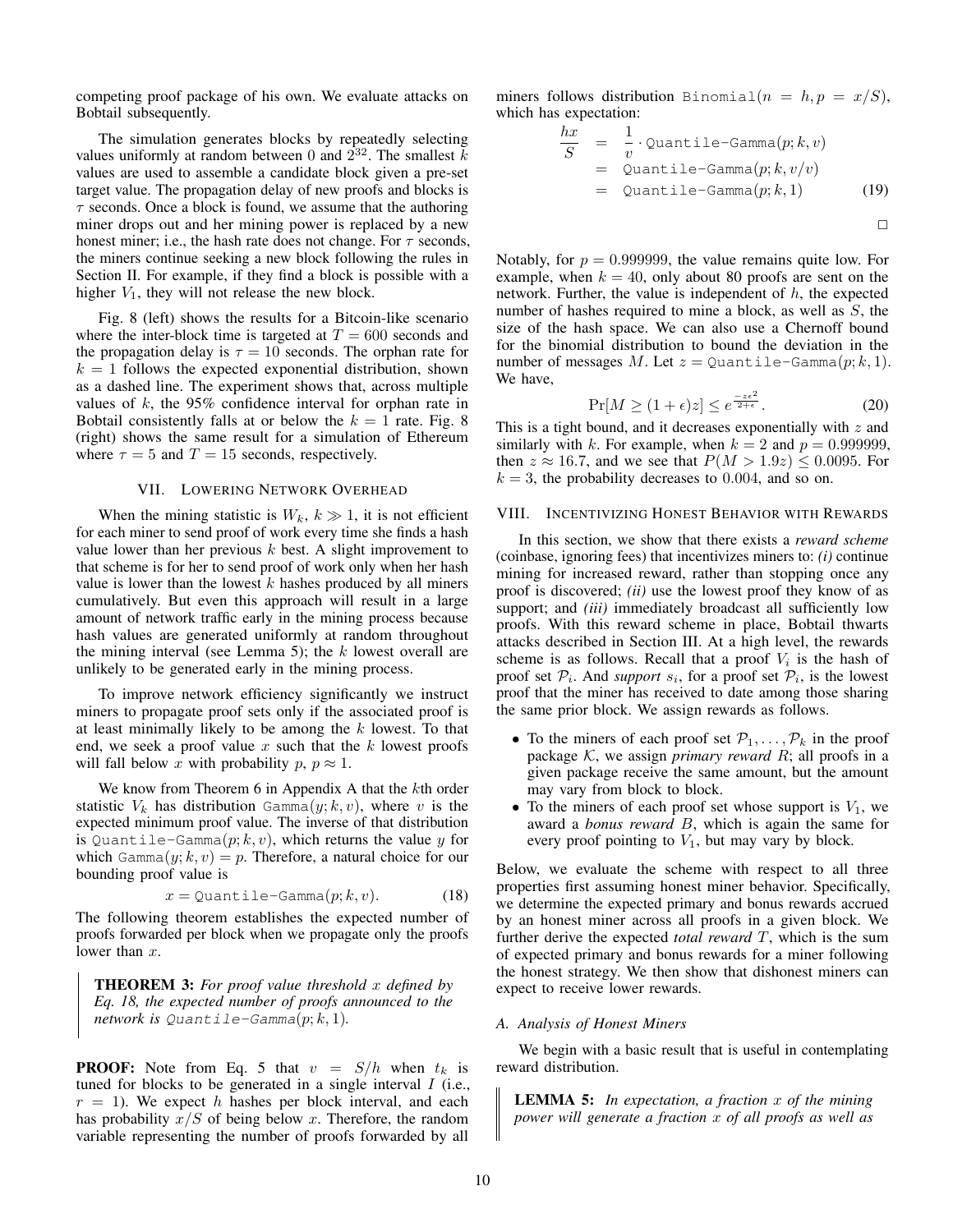# *a fraction* x *of the* k *lowest proofs.*

PROOF: Without loss of generality, assume a single miner M controls fraction  $x$  of the mining power. All hashes generated are uniformly distributed throughout space S. Therefore, of all the hashes that fall within an arbitrary interval of  $S$ , miner M expects to have generated fraction x. The interval  $[0, S]$ contains all proofs; it is therefore clear that  $M$  expects to generate fraction  $x$  of all proofs. Moreover, the set of all proofs  $K$  that are at or below the  $k$ th order statistic defines an interval,  $[0, V_k]$ . Thus, M expects to generate fraction x of proofs in K as well, which constitutes fraction  $x$  of the set of the  $k$  lowest proofs.

 $\Box$ 

We next analyze the reward payout with respect to our desired mining properties under the assumption that all miners behave honestly, i.e. according to the protocol. Consider a miner  $M$  who possesses fraction  $x$  of the total mining power. According to Lemma [5,](#page-9-2) M can expect to have generated fraction  $x$  of the  $k$  proofs in the proof package. Therefore,  $M$  will earn  $xkR$  primary reward in expectation. Calculating the expected bonus reward requires the following observation.

<span id="page-10-1"></span>LEMMA 6: *The rank (i.e., position in an ascending list by value) of a proof is uncorrelated with the time it is generated.*

**PROOF:** Let  $P = P_1^*, P_2^*, \dots$  be the set of all proof sets generated during time interval  $I$  listed in the order that they appear chronologically such that  $\mathcal{P}_i^*$  was generated before  $\mathcal{P}_j^*$ if  $i < j$ . Define  $V_i^* = h(\mathcal{P}_i^*)$ , and let  $\mathbf{V}(\mathbf{P}) = V_1^*, V_2^*, \dots$ denote the set of all proofs generated during I. It will suffice to show that the probability that  $\mathcal{P}_i^*$  achieves a given value  $\nu \in V(P)$ , conditioned on all values  $V(P)$ , is uniform for all  $\mathcal{P}_i^*$ . generate incition a relation the rest of the other of protoks in the course in the content incomes that the possible rather than stress to mental income the possible rather than stress than the content of protoks in Fig.

Being drawn from a uniform distribution, we have that  $Pr[V_i^* = \nu]$  is equal for all proofs  $\mathcal{P}_i^*$ . Next define  $\mathbf{V}_{\setminus \nu}(\mathbf{P}) =$  $\mathbf{V}(\mathbf{P}) \setminus \{\nu\}$ , which implies  $\Pr[\mathbf{V}(\mathbf{P}) \mid V_i^* = \nu] = \Pr[\mathbf{V}_{\setminus \nu}(\mathbf{P})]$ because  $Pr[V_i^*]$  and  $Pr[V_j^*]$  are independent for  $i \neq j$ . Thus

$$
Pr[V_i^* = v \mid \mathbf{V}(\mathbf{P})] = \frac{Pr[\mathbf{V}(\mathbf{P}) \mid V_i^* = \nu] Pr[V_i^* = \nu]}{Pr[\mathbf{V}(\mathbf{P})]}
$$
  
= 
$$
Pr[V_i^* = \nu] \frac{Pr[\mathbf{V}_{\nu}(\mathbf{P})]}{Pr[\mathbf{V}(\mathbf{P})]}
$$
(21)  
= c,

for some constant c.

We can use Lemma [6](#page-10-1) to show that half of a miner's proof sets in the proof package are expected to be generated after  $V_1$ . Thus honest miner M, with fraction x of the hash rate, is expected to generate  $\frac{x k}{2}$  proofs that use  $V_1$  as support. It follows that M's expected bonus reward is equal to  $\frac{xkB}{2}$ . Finally, the expected total reward for the honest miner is given by

<span id="page-10-2"></span>
$$
T_H = xk \left( R + \frac{B}{2} \right). \tag{22}
$$

From this expression for total reward, we can see that honest mining delivers all three desired mining properties. First, a miner's reward is proportional to her hash rate, which

<span id="page-10-3"></span>

Fig. 9: A Monte Carlo simulation of rewards issued by Bobtail for an honest miner with a given fraction of the mining power. The dotted lines show the predicted value of  $R$  and  $B$  from Eq. [22.](#page-10-2)

<span id="page-10-4"></span>

Fig. 10: In these Monte Carlo results, we have modified the simulation so that miners follow Rule I from Section [VIII-B;](#page-10-0) i.e., all miners prioritize their own proofs when assembling the block. With the rule in place, rewards are still issued proportionally.

once a proof is found. Second, her total reward is an increasing function of the number of her proofs that point to  $V_1$ . And third, because total reward is also an increasing function of the number of proofs in the proof package, she is incentivized to release her proofs as soon as possible so as to give them the greatest chance of being included.

Fig. [9](#page-10-3) shows the results of this rewards scheme from a Monte Carlo simulation of honest miners. The dotted lines show the values predicted by Eq. [22.](#page-10-2) Next, we demonstrate that dishonest miners earn only fewer rewards.

#### <span id="page-10-0"></span>*B. Thwarting Proof Withholding Attacks*

Bobtail allows for an attack where a malicious miner withholds proof sets for a competitive advantage. In this section, we demonstrate that our design of Bobtail ensures that the economic reward for withholding attackers is substantially lower than that of honest miners.

In the withholding attack, the malicious miner does not immediately announce her own proof sets to the other miners. This behavior can be advantageous in two ways. First, it gives her more time to mine  $V_1$ , which would allow her to control the set of transactions included in the block,  $\mathcal{T}_1$ . Second, it allows the attacker to *pack* more of her own proof sets into the proof package if she does manage to mine  $V_1$ . The attacker

 $\Box$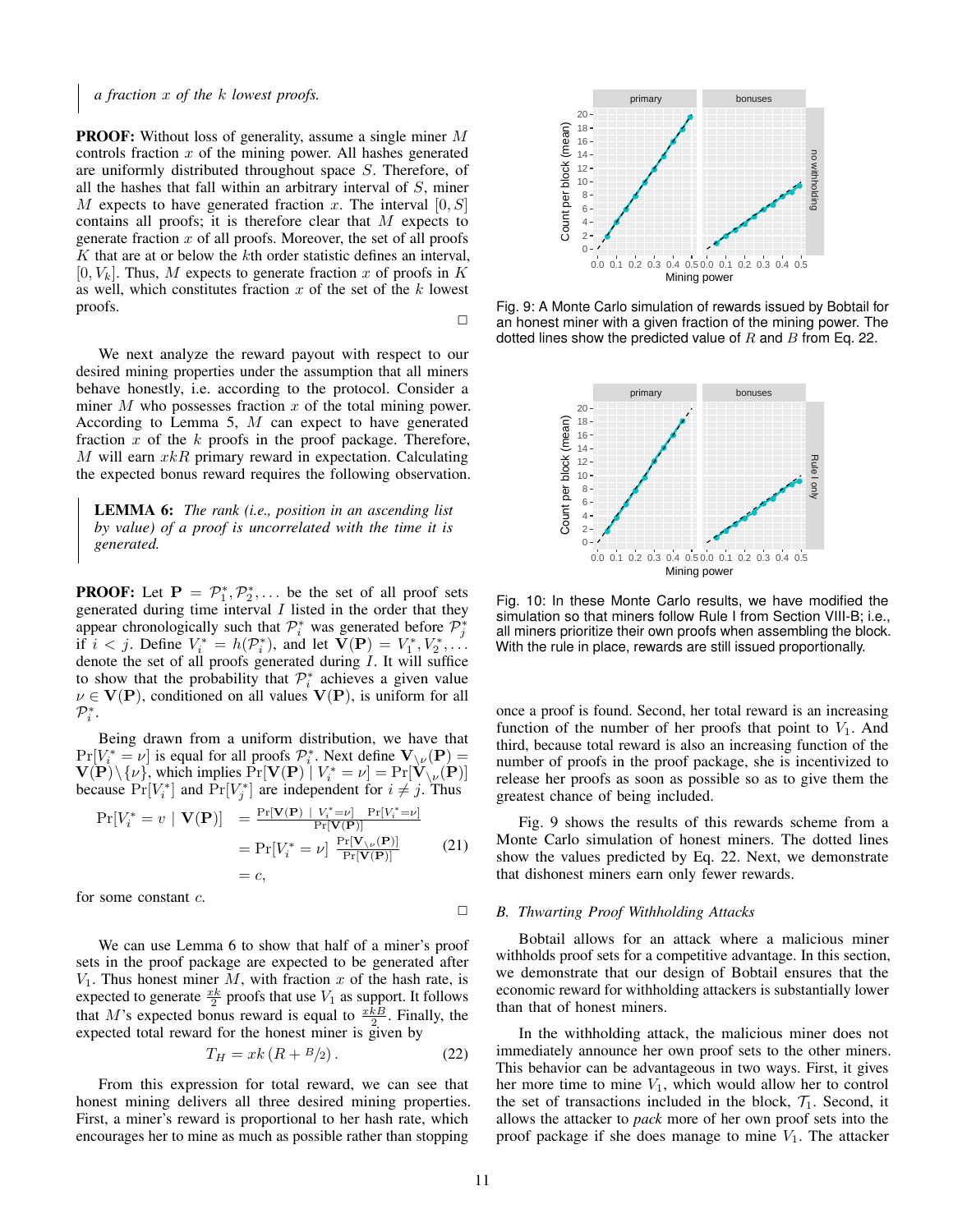<span id="page-11-0"></span>

Fig. 11: In this Monte Carlo simulation, we include attacking miners who attempt to withhold their proofs and we **do not** include Rule II from Section [VIII-B:](#page-10-0) although there are no gains for the attacking miners, the honest miners lose out on bonuses.

<span id="page-11-1"></span>

Fig. 12: In this Monte Carlo simulation, we include attacking miners who attempt to withhold their proofs. In these simulations, we do include Rules I and II from Section [VIII-B.](#page-10-0) As a result, attacking miners give up some of their rewards to honest miners.

mines until either she is able to assemble a block as the miner of  $V_1$ ; or it is clear that the honest miners are more likely to release a block without her withheld proof sets. In the latter case, she disseminates her withheld proof sets, hoping that some will be included in the proof package.

To thwart the attack, Bobtail includes two simple rules (originally described in Section [II-](#page-1-3)B).

- Rule I: it is considered honest behavior for miners to prioritize inclusion of their own proofs when assembling a block. As a result, no miner benefits more from this behavior than any other.
- Rule II: after prioritizing their own proof sets, if multiple subsets of  $k$  proof sets can be used to assemble a block, an honest miner will select proof sets from other miners in the order that they were received locally over the network.

In other words, the proof sets of the withholding attacker are likely left out if withheld too long.

We evaluated this attack using a Monte Carlo simulation, a variation of the one used in earlier sections. Fig. [10](#page-10-4) shows the allocation of rewards and bonuses when all miners follow Rule I above: there is no difference from Fig. [9.](#page-10-3) In short, although it seems selfish to prioritize one's own proof sets, if all miners do it then there is no advantage. Hence, we have eliminated this attack.

Fig. [11](#page-11-0) demonstrates the need for Rule II. We modified our simulation so that attackers withhold their proof sets. As a result, the honest miners lose out on bonuses because they do not know the correct supporting proof to list. There is no immediate gain for attackers for doing so, but note that they have effectively lowered the total hash rate of the network, while packing a higher fraction of their proof sets into the proof package than their hash rate should allow. Thus, once the difficulty adjusts to this lower overall hash rate, attackers will gain higher reward than if they behaved honestly. In other words, without Rule II in place, a Bobtail-specific version of the selfish mining attack [\[23\]](#page-14-5) is possible.

Fig. [12](#page-11-1) shows result of the withholding attack when Rules I and II are both in place. Withholding of proof sets from honest miners results in the attacking miner receiving lower primary and bonus rewards. In fact, honest miners gain from the attack, further incentivizing honest behavior.

#### *C. Thwarting DoS Attacks*

Bobtail is robust to a denial-of-service (DoS) attack from the holder of the true 1OS who refuses to publish a block. First, the attack is easy for honest miners to detect. In the type of mining environment seen in Bitcoin today — where most of the hash rate is attributable to a set of known miners one could easily imagine a practical countermeasure would be for honest miners to ban attackers who conduct DoS attacks, refusing to forward any of their proofs. Second, there exists an opportunity cost to attackers in the form of lost bonus reward. And third, even when the attacker has as much as 50% of the hash rate, the expected increase in inter-block time due to DoS attack does not exceed twice the target time. We presently explore the last two points in more detail.

Opportunity cost. Suppose that the attacker holds the 1OS (lowest proof value overall). In a DoS attack, he will release this proof and any others he generates, but will never release an assembled block. Yet the protocol stipulates that honest miners should not accept a block if  $V_1$  is greater than the 1OS (see the first *additional rule* in Section [II-](#page-1-3)B). And in any case, honest miners will also include the 1OS as support, which again means that no greater proof value can be used as  $V_1$ . Therefore, miners will be unable to assemble a block until one of them produces a *lower* proof than the attacker's current 1OS (one that is valid as  $V_1$  in the block). At that point, any proof (be it from the attacker or from honest) can be added to the block and receive primary reward, but no proof will receive a bonus because it cannot have pointed to  $V_1$ , which just arrived. This amounts to an opportunity cost for the attacker, which we term *bonus cost*, and it is the basis of the following result.

THEOREM 4: *In expectation, and regardless of the attacker's hash rate, at most 1 out of every* k *blocks can be subject to DoS attack without incurring a bonus cost to the attacker.*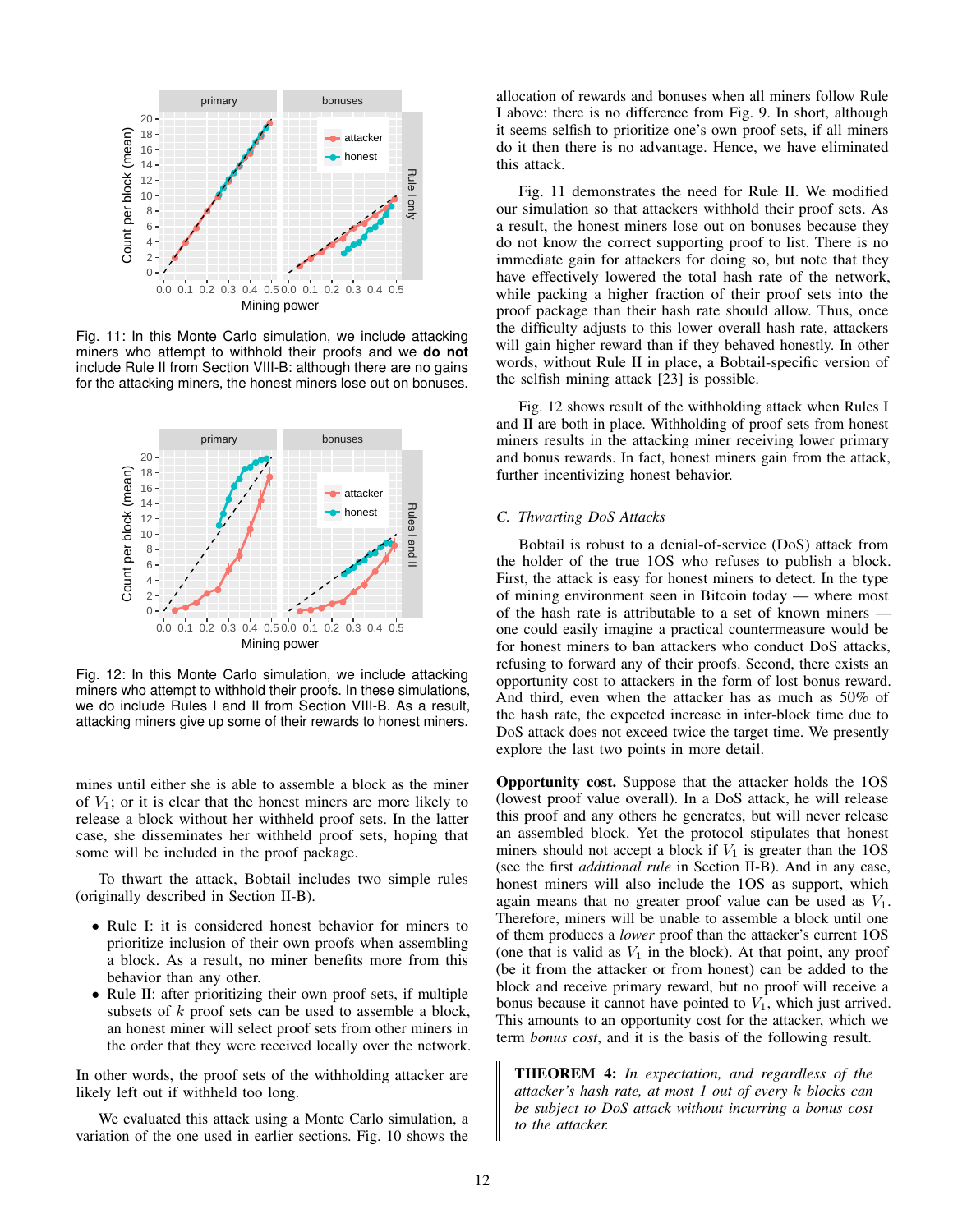**PROOF:** Suppose that the attacker has hash rate x. If  $x \leq \frac{1}{k}$ , then clearly the attack can succeed no more often than once out of every k blocks. Next, suppose that  $x > \frac{1}{k}$ . According to Lemma [5,](#page-9-2) in expectation, the attacker will mine fraction  $x$  of the  $k$  proofs in each block. If the attacker generates the  $1OS$ , but also generates other proofs after it, then the others will incur a bonus cost. This is because they *would have* received bonus if the attacker released the block, but receive none when he conducts a DoS attack. However, with probability  $\frac{1}{x^k}$ , the attacker will generate the 1OS *after* generating all his other proofs, in which case he would not have received any bonus anyhow. This is the only way that a block can be subject to DoS attack without incurring bonus cost. The attacker can successfully DoS attack no more often than the frequency with which he generates the 1OS, which occurs with probability  $x$ . It follows that the total fraction of blocks upon which a DoS attack can be inflicted without bonus cost is  $\frac{x}{x_k} = \frac{1}{k}$ .  $\Box$ 

Increase in inter-block time. Even when the block is withheld by the attacker, eventually a proof lower than the attacker's lowest will be generated, whose owner will also be capable of mining the block. Even when the attacker controls a large fraction of the hash rate, the expected waiting time for this lower proof is a low-order multiple of the typical block time.

**THEOREM 5:** Assume that target  $t_k$  is tuned so that *the expected block time is* T *seconds. When the attacker has up to 50% of the total hash rate, the expected time for honest miners to replace the 1OS for a block subject to DoS attack does not exceed* 2T*.*

**PROOF:** Eq. [5](#page-4-3) establishes that  $r = vh/S$  where S is the size of the hash space,  $h$  is the expected number of hashes required to mine a block, and  $v$  and  $r$  are (respectively) the expected value and frequency with which the minimum hash is generated during interval *I*. According to Theorem [7,](#page-15-0)  $X_1 \sim \text{Expon}(1/r)$ is a random variable representing the number of intervals I required to find a proof low enough to assemble a block. If I is one second, then blocks are expected after  $T$  intervals so that  $E[X_1] = T$ . Now let  $X_1^* \sim \text{Expon}(1/r^*)$  be a random variable denoting the number of intervals required once the attacker removes his portion of hash rate. If the attacker holds 50% of the total hash rate, then  $h^* = h/2$  and

$$
E[X_1^*] = \frac{1}{r^*} = \frac{S}{v(h/2)} = 2\frac{S}{vh} = 2\frac{1}{r} = 2E[X_1] = 2T.
$$

Therefore, in expectation, honest miners are capable of replacing a 1OS generated by the attacker in time equal to twice the target block inter-arrival time T.

 $\Box$ 

# IX. LIMITATIONS

Bobtail has limitations and disadvantages compared to existing PoW systems. Bobtail's reduction in variance decreases with k by  $\frac{8k+4}{6(k^2+k)} = O\left(\frac{1}{k}\right)$ , but comes at the cost of a larger block. Existing Bitcoin blocks consist of an 80 byte header and body that contains the transaction set. In Bobtail, the header H contains an additional 32-byte supporting proof  $s_1$ . The Bobtail body includes the transaction set  $T$  like Bitcoin, and additionally, for each value of  $k > 1$ , the size of proof package  $P$  is increased by one proof set consisting of four 32-byte values. Similarly, the coinbase reward  $\mathcal C$  increases by a 32byte address per  $k$ . The header must also be signed, which is another 32-byte value. Hence, Bobtail blocks are approximately  $128(k-1) + 32k + 144$  bytes not including the size of  $\mathcal{T}$ ; for example when  $k = 40$ , the header would be approximately 6.3KB. This overhead is small relative to the size of the block: 0.61% of Bitcoin's 1 MB blocks, and 0.02% of Bitcoin Cash's 32 MB blocks. Bobtail's increased header size is significant for light-clients (e.g. [\[1,](#page-13-3) [2\]](#page-13-4)), which validate only block headers, but we note that these clients can discard headers once they have been validated.

The additional information contained in Bobtail blocks would add little additional overhead to block propagation because redundant information can be propagated using the Graphene protocol [\[38\]](#page-14-6). Graphene provides a compressed representation of a block's transactions, taking advantage of the fact that transactions are typically propagated and stored at peers ahead of the block. It can be applied to Bobtail advantageously in two ways. First, Bobtail can improve Graphene compression as follows. Whether the lowest proof set will ultimately become  $V_1$  is unknown until a final block is assembled. However, the transactions of the lowest proof set at any given time can be prioritized for propagation by peers, ensuring better Graphene performance and faster block propagation. Second, the proof sets contained in  $K$  can be numerous, but like transactions, they are always propagated ahead of an assembled block. Graphene can be applied to propagating  $K$ , where the proof sets take the place of transactions in the protocol.

Although we have investigated numerous potential attack vectors, our security analysis of Bobtail is not comprehensive. It is likely that techniques similar to those employed by Sapirshtein et al. [\[41\]](#page-14-10), Gervais et al. [\[26\]](#page-14-9), and Zhang et al. [\[44\]](#page-14-17) are required to achieve this end. We note that because these works each use a Markov Decision Process (MDP) to model block creation only, their results do not apply to Bobtail. In other words, none of these works have a model that captures the complexity of Bobtail's proof creation and dissemination process. Indeed, we have communicated directly with the authors of [\[44\]](#page-14-17), who have acknowledged that Bobtail was not modeled in that recent work. A post-publication revision of the aforementioned paper acknowledges this fac[t.](#page-12-0)<sup>4</sup>

# X. RELATED WORK

Our approach is related to previous results in proof-ofwork, cryptographic puzzles, and improvements to blockchain architectures.

Foundations of PoW. A large number of papers have explored applications of proof-of-work (PoW). Dwork and Naor [\[19\]](#page-14-18) first suggested PoW in 1992, applying it as a method to thwart spam email. A number of subsequent works similarly applied PoW to thwarting denial-of-service (DoS) attacks [\[4,](#page-13-5) [13,](#page-14-19) [15,](#page-14-20) [25,](#page-14-21) [27,](#page-14-22) [43\]](#page-14-23). Our approach can be adopted into many of these past works to improve computational variance. Jakobsson and Juels [\[29\]](#page-14-24) and Jules and Brainerd [\[30\]](#page-14-25) examine the security properties of PoW protocols, and base their theorems on the average

<span id="page-12-0"></span><sup>4</sup><https://www.esat.kuleuven.be/cosic/publications/article-3005.pdf>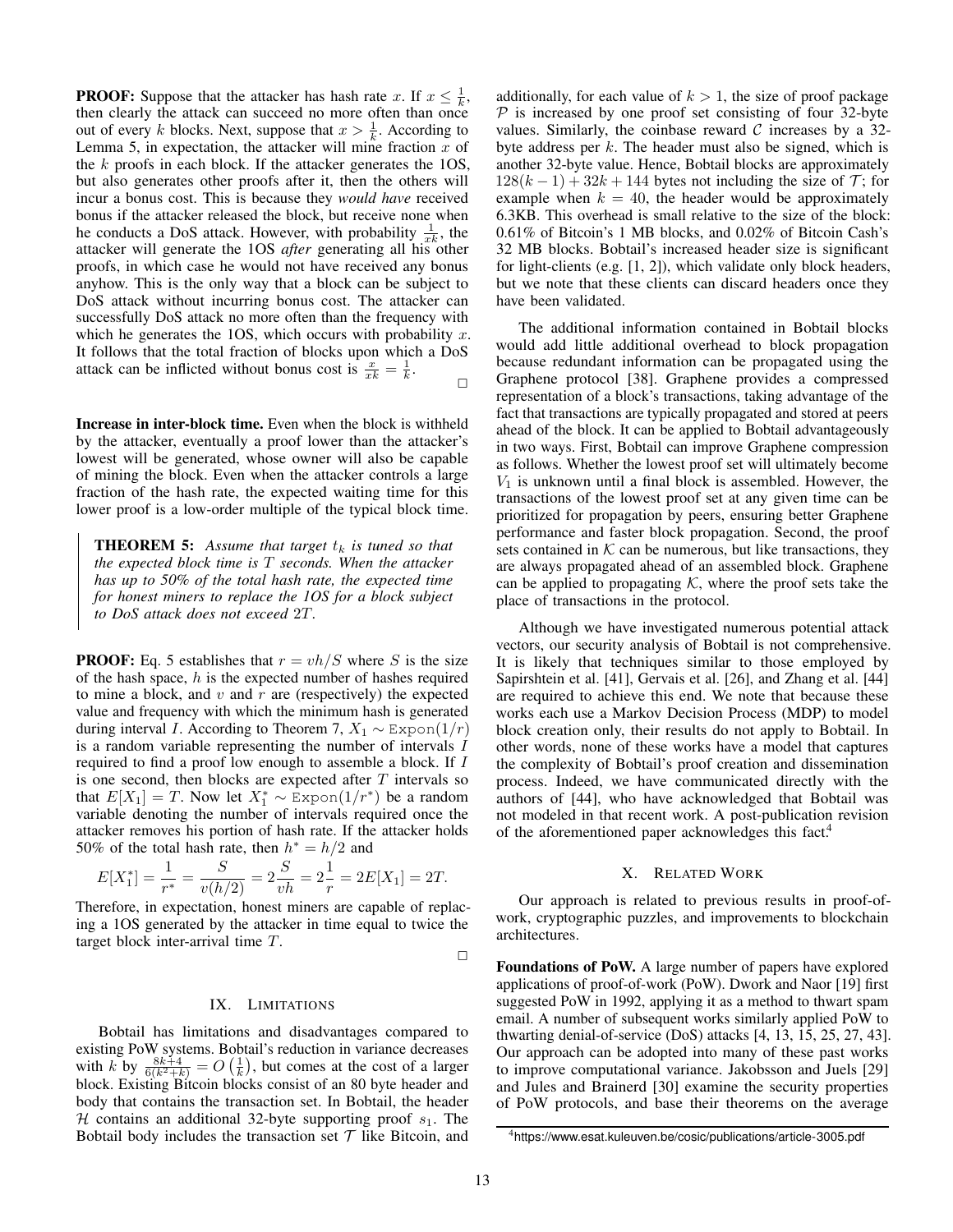work required; our approach would provide stronger guarantees under their theorems since the variance is lower. Laurie and Clayton [\[32\]](#page-14-26) examine the practical limitations in deploying PoW solutions in DoS scenarios. Douceur [\[18\]](#page-14-27) noted in 2002 that proofs of work can mitigate Sybil attacks. Also in 2002, Back [\[5\]](#page-13-6) applied PoW to cryptocurrencies. Back noted the high variance of computational PoW and regarded it as an open problem. Nakamoto's Bitcoin [\[35\]](#page-14-0) built on these ideas.

Similar protocols. Bobtail is situated among a number of related PoW protocols introduced in recent years, beginning with the seminal Bitcoin whitepaper [\[35\]](#page-14-0). FruitChains [\[39\]](#page-14-28) is the most similar work to ours but lacks many of the benefits of our approach. Like Bobtail, FruitChains thwarts withholding attacks that enable selfish mining, and it also reduces the variance of how often rewards are issued to miners. Unlike Bobtail, FruitChains offers no reduction in the variance of block times, and therefore does not mitigate doublespend attacks. Bitcoin-NG [\[22\]](#page-14-29) also offers low-variance transaction announcements via PoW-based leader election. However, because inter-leader time variance would still follow an exponential distribution, unlike Bobtail, Bitcoin-NG does not reduce doublespend or selfish mining vulnerability. Furthermore, unlike our approach, Bitcoin-NG sets up the elected leader as a single point of failure and attack.

Leader election. In Bobtail, multiple miners collaborate to generate the PoW required to mine a block. They do this by submitting partial PoW, called proofs, to the network. Anyone with hardware capable of generating proofs can participate, yet only the miner who generates the lowest proof, the 1OS, can determine the set of transactions in a block. In this sense, the Bobtail mining process is a form of *leader election* whereby miners *propose* blocks as they produce proofs and the lowest of these proofs determines the leader whose proposal is accepted. This form of leader election is similar to many existing PoW systems including Bitcoin [\[35\]](#page-14-0) and its derivatives except that, in the latter, each proof is independently sufficient to propose a block and appoint a leader. All of these approaches contrast with Bitcoin-NG [\[22\]](#page-14-29), which first elects a leader who then proposes blocks *after* election until the next leader is elected. Finally, we note that leader election in Bobtail contrasts sharply with classic Byzantine Fault Tolerant (BFT) protocols [\[42\]](#page-14-30). Among many other differences, BFT restricts the leader election pool while Bobtail does not.

Broader impact. Our work is complementary to and improves upon most any work that combines PoW with BFT [\[11,](#page-13-2) [16,](#page-14-3) [31\]](#page-14-4). Some blockchains are not based on computational proof of work, and our solution does not apply to them. These include proof-of-storage [\[34\]](#page-14-31), proof-of-stake [\[6,](#page-13-7) [7\]](#page-13-8), and blockless [\[10\]](#page-13-9) schemes. However, currently, almost all the wealth stored in cryptocurrencies is in computational PoW blockchains that our approach does apply to, including Bitcoin, Bitcoin Cash, Litecoin, Ethereum, and Ethereum Classic.

Reducing variance. Much more limited is the work related to reducing variance in random computational processes. In 2003, Abadi et al. [\[3\]](#page-13-10) suggested memory-bound functions as a better foundation for avoiding the variance in CPU resources among users. Indeed, the ETHASH [\[20\]](#page-14-32) PoW algorithm in Ethereum [\[21\]](#page-14-1) adopted a PoW function that requires more memory than most ASICSs provide. In contrast, our goal is to reduce the variance of the entire network's time to solve a PoW problem, and it is not to increase egalitarianism or increase participation by eschewing specialized hardware. In any case, our approach is applicable to ETHASH. Coelho [\[14\]](#page-14-33) proposes a PoW puzzle based on Merkle trees that requires an exact number of steps and therefore has no computational variance. Without variance, the same miner would always win, and therefore the method is unsuitable for blockchains.

## XI. CONCLUSION

We have designed and characterized a novel method of lowvariance blockchain mining called Bobtail. We have derived expressions for the expectation and variance of the Bobtail mining proof of work and its mining time for any value of  $k$ . Using these expressions, we have shown that Bobtail reduces variance in block inter-arrival time by a factor of  $O(1/k)$ , compared to using  $k = 1$ . We have also shown that forks are inadvertently created by Bobtail miners no more often than existing systems, and that dishonest miners receive significantly lower rewards due to minor protocol adjustments. Furthermore, we have demonstrated that low-variance mining significantly reduces the effectiveness of doublespend and selfish mining attacks, and that our design thwarts withholding and denialof-service attacks. Finally we have introduced a policy for miner coordination in Bobtail that keeps network traffic to a minimum.

#### ACKNOWLEDGMENT

The authors would like to thank David Thibodeau for his careful review of this paper on multiple occasions as well as the many helpful discussions we had with him.

#### **REFERENCES**

- <span id="page-13-3"></span>[1] "Electrum Bitcoin Wallet," [https://electrum.org.](https://electrum.org)
- <span id="page-13-4"></span>[2] "Neutrino Bitcoin Cash Wallet," [https://neutrino.cash.](https://neutrino.cash)
- <span id="page-13-10"></span>[3] M. Abadi, M. Burrows, M. Manasse, and T. Wobber, "Moderately hard, memory-bound functions," *ACM Trans. Internet Technol.*, vol. 5, no. 2, pp. 299–327, May 2005. [Online]. Available: <http://doi.acm.org/10.1145/1064340.1064341>
- <span id="page-13-5"></span>[4] T. Aura, P. Nikander, and J. Leiwo, "Dos-resistant authentication with client puzzles," in *Revised Papers from the 8th International Workshop on Security Protocols*, 2001, pp. 170–177. [Online]. Available: <http://dl.acm.org/citation.cfm?id=647218.720854>
- <span id="page-13-6"></span>[5] A. Back, "Hashcash - Amortizable Publicly Auditable Cost-Functions," 2002. [Online]. Available: [http://www.hashcash.org/papers/amortizable.](http://www.hashcash.org/papers/amortizable.pdf) [pdf](http://www.hashcash.org/papers/amortizable.pdf)
- <span id="page-13-7"></span>[6] I. Bentov, A. Gabizon, and A. Mizrahi, "Cryptocurrencies without proof of work," in *International Conference on Financial Cryptography and Data Security*. Springer, 2016, pp. 142–157.
- <span id="page-13-8"></span>[7] I. Bentov, C. Lee, A. Mizrahi, and M. Rosenfeld, "Proof of Activity: Extending Bitcoin's Proof of Work via Proof of Stake [Extended Abstract]," *ACM SIGMETRICS Performance Evaluation Review*, vol. 42, no. 3, pp. 34–37, 2014.
- <span id="page-13-0"></span>[8] "Bitcoin (BTC)," [https://github.com/bitcoin/bitcoin.](https://github.com/bitcoin/bitcoin)
- <span id="page-13-1"></span>[9] Bitcoin Unlimited, "Bitcoin cash implementation," [https://github.com/](https://github.com/BitcoinUnlimited/BitcoinUnlimited) [BitcoinUnlimited/BitcoinUnlimited.](https://github.com/BitcoinUnlimited/BitcoinUnlimited)
- <span id="page-13-9"></span>[10] X. Boyen, C. Carr, and T. Haines, "Blockchain-Free Cryptocurrencies: A Framework for Truly Decentralised Fast Transactions," Cryptology ePrint Archive, Report 2016/871, Sept 2016, [http://eprint.iacr.org/2016/871.](http://eprint.iacr.org/2016/871)
- <span id="page-13-2"></span>[11] V. Buterin and V. Griffith, "Casper the friendly finality gadget," [https:](https://arxiv.org/abs/1710.09437) [//arxiv.org/abs/1710.09437,](https://arxiv.org/abs/1710.09437) Oct 2017.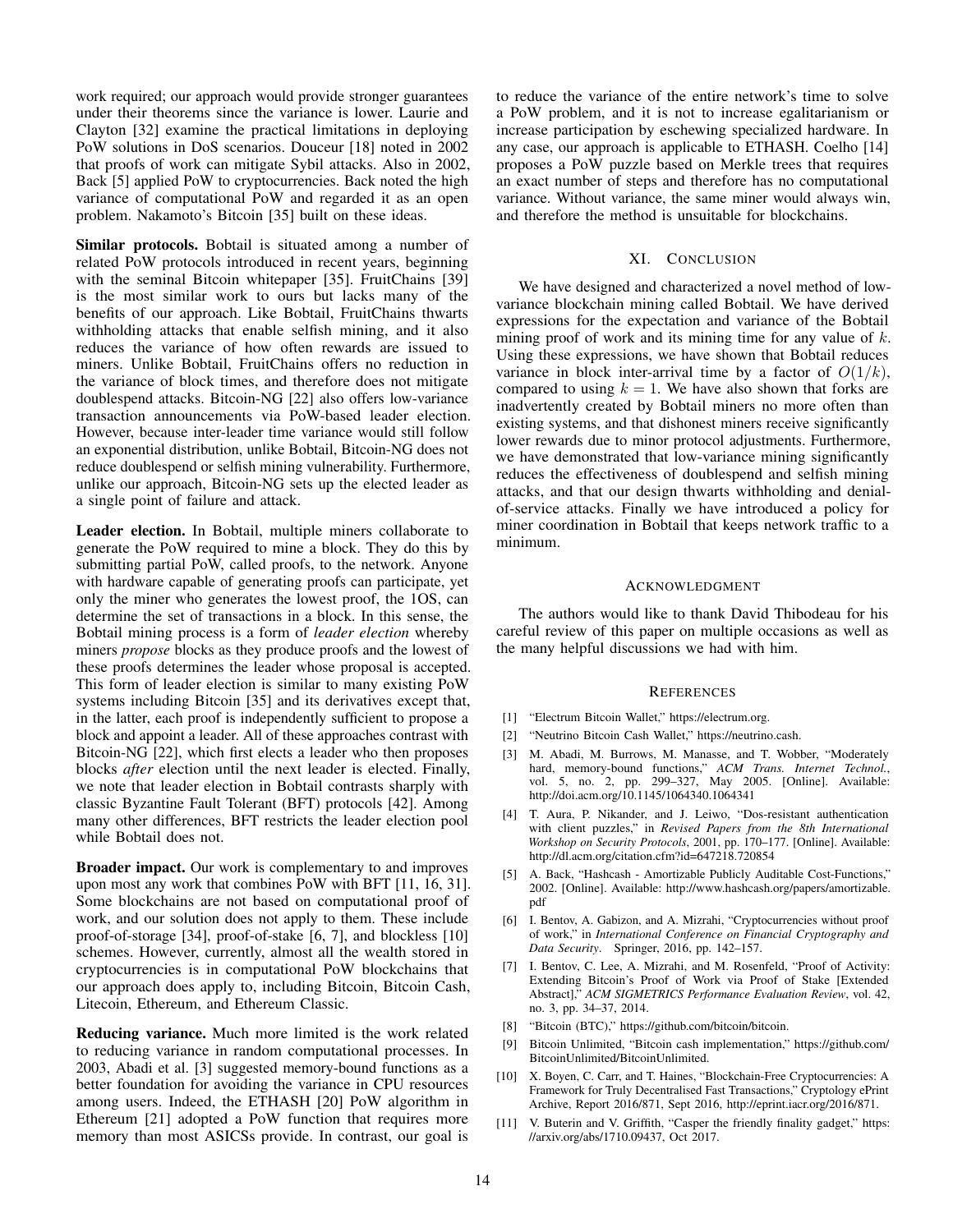- <span id="page-14-34"></span>[12] G. Casella and R. L. Berger, *Statistical inference*. Pacific Grove, CA: Brooks Cole, 2002. [Online]. Available: [http://opac.inria.fr/record=](http://opac.inria.fr/record=b1134456) [b1134456](http://opac.inria.fr/record=b1134456)
- <span id="page-14-19"></span>[13] L. Chen and W. Mao, "An auditable metering scheme for web advertisement applications," *Information Security*, pp. 475–485, 2001.
- <span id="page-14-33"></span>[14] F. Coelho, "An (Almost) Constant-Effort Solution- Verification Proofof-Work Protocol Based on Merkle Trees," in *Progress in Cryptology – AFRICACRYPT*, June 2008, pp. 80–93.
- <span id="page-14-20"></span>[15] D. Dean and A. Stubblefield, "Using client puzzles to protect tls," in *Proc. Conference on USENIX Security Symposium*, 2001. [Online]. Available:<http://dl.acm.org/citation.cfm?id=1251327.1251328>
- <span id="page-14-3"></span>[16] C. Decker, J. Seidel, and R. Wattenhofer, "Bitcoin Meets Strong Consistency," in *Proc. International Conference on Distributed Computing and Networking (ICDCN)*, January 2016.
- <span id="page-14-11"></span>[17] J. A. D. Donet, C. Pérez-Sola, and J. Herrera-Joancomartí, "The Bitcoin P2P Network," in *Proc. International conference on financial cryptography and data security*, 2014.
- <span id="page-14-27"></span>[18] J. Douceur, "The Sybil Attack," in *Proc. International Workshop on Peer-to-Peer Systems (IPTPS)*, Mar. 2002.
- <span id="page-14-18"></span>[19] C. Dwork and M. Naor, "Pricing via processing or combatting junk mail," in *Proc. Annual Intl. Cryptology Conference*, 1992, pp. 139–147.
- <span id="page-14-32"></span>[20] ETHASH, [https://github.com/ethereum/wiki/wiki/Ethash,](https://github.com/ethereum/wiki/wiki/Ethash) Aug 3 2017.
- <span id="page-14-1"></span>[21] "Ethereum Homestead Documentation," [http://ethdocs.org/en/latest/.](http://ethdocs.org/en/latest/)
- <span id="page-14-29"></span>[22] I. Eyal, A. E. Gencer, E. G. Sirer, and R. V. Renesse, "Bitcoin-NG: A Scalable Blockchain Protocol," in *Proc. USENIX Symposium on Networked Systems Design and Implementation*, 2016, pp. 45–59.
- <span id="page-14-5"></span>[23] I. Eyal and E. G. Sirer, "Majority is not Enough: Bitcoin Mining is Vulnerable," in *Proc. International conference on financial cryptography and data security*. Springer, 2014, pp. 436–454.
- <span id="page-14-13"></span>[24] "Fast Internet Bitcoin Relay Engine (FIBRE)," [http://bitcoinfibre.org/.](http://bitcoinfibre.org/)
- <span id="page-14-21"></span>[25] M. Franklin and D. Malkhi, "Auditable metering with lightweight security." in *Proc. Financial Cryptography*, 1997, pp. 151–160.
- <span id="page-14-9"></span>[26] A. Gervais, G. O. Karame, K. Wüst, V. Glykantzis, H. Ritzdorf, and S. Capkun, "On the security and performance of proof of work blockchains," in *Proc. ACM Conference on Computer and Communications Security*, 2016, pp. 3–16.
- <span id="page-14-22"></span>[27] B. Groza and B. Warinschi, "Cryptographic Puzzles and DoS Resilience, Revisited," *Designs, Codes and Cryptography*, vol. 73, no. 1, pp. 177– 207, Oct. 2014. [Online]. Available: [http://dx.doi.org/10.1007/s10623-](http://dx.doi.org/10.1007/s10623-013-9816-5) [013-9816-5](http://dx.doi.org/10.1007/s10623-013-9816-5)
- <span id="page-14-12"></span>[28] E. Heilman, A. Kendler, A. Zohar, and S. Goldberg, "Eclipse Attacks on Bitcoin's Peer-to-Peer Network," in *Proc. USENIX Security Symposium*, 2015, pp. 129–144.
- <span id="page-14-24"></span>[29] M. Jakobsson and A. Juels, "Proofs of Work and Bread Pudding Protocols," in *Proc. Conference on Secure Information Networks: Communications and Multimedia Security*, 1999, pp. 258–272. [Online]. Available:<http://dl.acm.org/citation.cfm?id=647800.757199>
- <span id="page-14-25"></span>[30] A. Juels and J. Brainard, "Client puzzles: A cryptographic countermeasure against connection depletion attacks." in *Proc. Networks and Distributed Security Systems*, 1999, pp. 151–165.
- <span id="page-14-4"></span>[31] E. K. Kogias, P. Jovanovic, N. Gailly, I. Khoffi, L. Gasser, and B. Ford, "Enhancing bitcoin security and performance with strong consistency via collective signing," in *Proc. USENIX Security Symposium*, 2016, pp. 279–296.
- <span id="page-14-26"></span>[32] B. Laurie and R. Clayton, ""Proof-of-work" proves not to work; version 0.2," in *Proc. Workshop on Economics and Information Security*, 2004.
- <span id="page-14-2"></span>[33] Litecoin, [https://litecoin.org/.](https://litecoin.org/)
- <span id="page-14-31"></span>[34] A. Miller, A. Juels, E. Shi, B. Parno, and J. Katz, "Permacoin: Repurposing bitcoin work for data preservation," in *Proc. IEEE Security and Privacy*, 2014, pp. 475–490.
- <span id="page-14-0"></span>[35] S. Nakamoto, "Bitcoin: A Peer-to-Peer Electronic Cash System," [https:](https://bitcoin.org/bitcoin.pdf) [//bitcoin.org/bitcoin.pdf,](https://bitcoin.org/bitcoin.pdf) May 2009.
- <span id="page-14-7"></span>[36] A. P. Ozisik, G. Andresen, G. Bissias, A. Houmansadr, and B. N. Levine, "Graphene: A New Protocol for Block Propagation Using Set Reconciliation," in *Proc. of International Workshop on Cryptocurrencies and Blockchain Technology (ESORICS Workshop)*, Sept 2017.
- <span id="page-14-8"></span>[37] A. P. Ozisik and B. N. Levine, "An Explanation of Nakamoto's Analysis

of Double-spend Attacks," University of Massachusetts, Amherst, MA, Tech. Rep. arXiv:1701.03977, January 2017.

- <span id="page-14-6"></span>[38] A. P. Ozisik, B. N. Levine, G. Bissias, G. Andresen, G. Bissias, D. Tapp, and S. Katkuri, "Graphene: Efficient Interactive Set Reconciliation Applied to Blockchain Propagation," in *Proc. ACM SIGCOMM*, August 2019.
- <span id="page-14-28"></span>[39] R. Pass and E. Shi, "Fruitchains: A fair blockchain," in *Proc. ACM Symposium on Principles of Distributed Computing*, 2017, pp. 315–324.
- <span id="page-14-16"></span>[40] P. Rizun, "Subchains: A Technique to Scale Bitcoin and Improve the User Experience," *Ledger*, vol. 1, pp. 38–52, 2016.
- <span id="page-14-10"></span>[41] A. Sapirshtein, Y. Sompolinsky, and A. Zohar, "Optimal Selfish Mining Strategies in Bitcoin," in *Proc. Financial Cryptography and Data Security (See also [https:// arxiv.org/ pdf/ 1507.06183.pdf \)](https://arxiv.org/pdf/1507.06183.pdf)*, Feb 2016.
- <span id="page-14-30"></span>[42] M. Vukolić, "The Quest for Scalable Blockchain Fabric: Proof-of-Work vs. BFT Replication," in *International Workshop on Open Problems in Network Security*, 2015.
- <span id="page-14-23"></span>[43] X. Wang and M. K. Reiter, "Defending against denial-of-service attacks with puzzle auctions," in *Proc. IEEE Symposium on Security and Privacy*, 2003, pp. 78–92.
- <span id="page-14-17"></span>[44] R. Zhang and B. Preneel, "Lay Down the Common Metrics: Evaluating Proof-of-Work Consensus Protocols' Security," in *IEEE Symposium on Security and Privacy*, 2019.

#### <span id="page-14-14"></span>APPENDIX

In this appendix, we prove that  $V_i$ , the value of the *i*th order statistic, is gamma distributed (Theorem [6\)](#page-14-15). We also prove that  $X_i$ , which is the number of hash intervals required for the ith order statistic to fall below target  $v$ , is gamma distributed (Theorem [7\)](#page-15-0). Both theorems are applied in Section [IV.](#page-4-0) We then derive the joint distribution of the *i*th and *j*th order statistics in Lemma [8,](#page-15-1) which is applied in Section [IV-C.](#page-5-1)

## *A. Properties of Bobtail Order Statistics*

We begin with a supporting lemma. Consider the distribution of  $H$  an arbitrary random variable chosen from the sequence of block hashes  $H_1, \ldots, H_h$ . We have  $f_H(t; S) = 1/S$  and  $F_H(t; S) = t/S.$ 

LEMMA 7: *The probability density function (PDF) of the* ith *order statistic,* V<sup>i</sup> *, from* h *samples (i.e., hashes) is*

$$
f_{V_i}(t; S, h) = \frac{h!}{(i-1)!(h-i)!} f_H(t) (F_H(t))^{i-1} (1 - F_H(t))^{h-i}
$$
  
= 
$$
\frac{h!}{(i-1)!(h-i)!} \frac{1}{S} (\frac{t}{S})^{i-1} (1 - \frac{t}{S})^{h-i}.
$$
 (23)

The above result is well known; see for example, Casella and Berger [\[12\]](#page-14-34).

When hash interval  $I$  corresponds to the desired block time, say 600 seconds for Bitcoin, there will be many hashes performed during the interval. So it is reasonable to consider how the distribution for  $V_i$  changes in the limit that  $h$ approaches infinity.

<span id="page-14-15"></span>THEOREM 6: *In the limit that* h *approaches infinity,*  $V_i \sim$  Gamma $(i, v)$ , where v is the expected value of the *minimum hash.*

**PROOF:** Define  $g(t; i, v)$  to be the PDF of the gamma distribution with shape parameter  $i$  and scale parameter  $v$ . If the number of hashes approaches infinity, then so must the